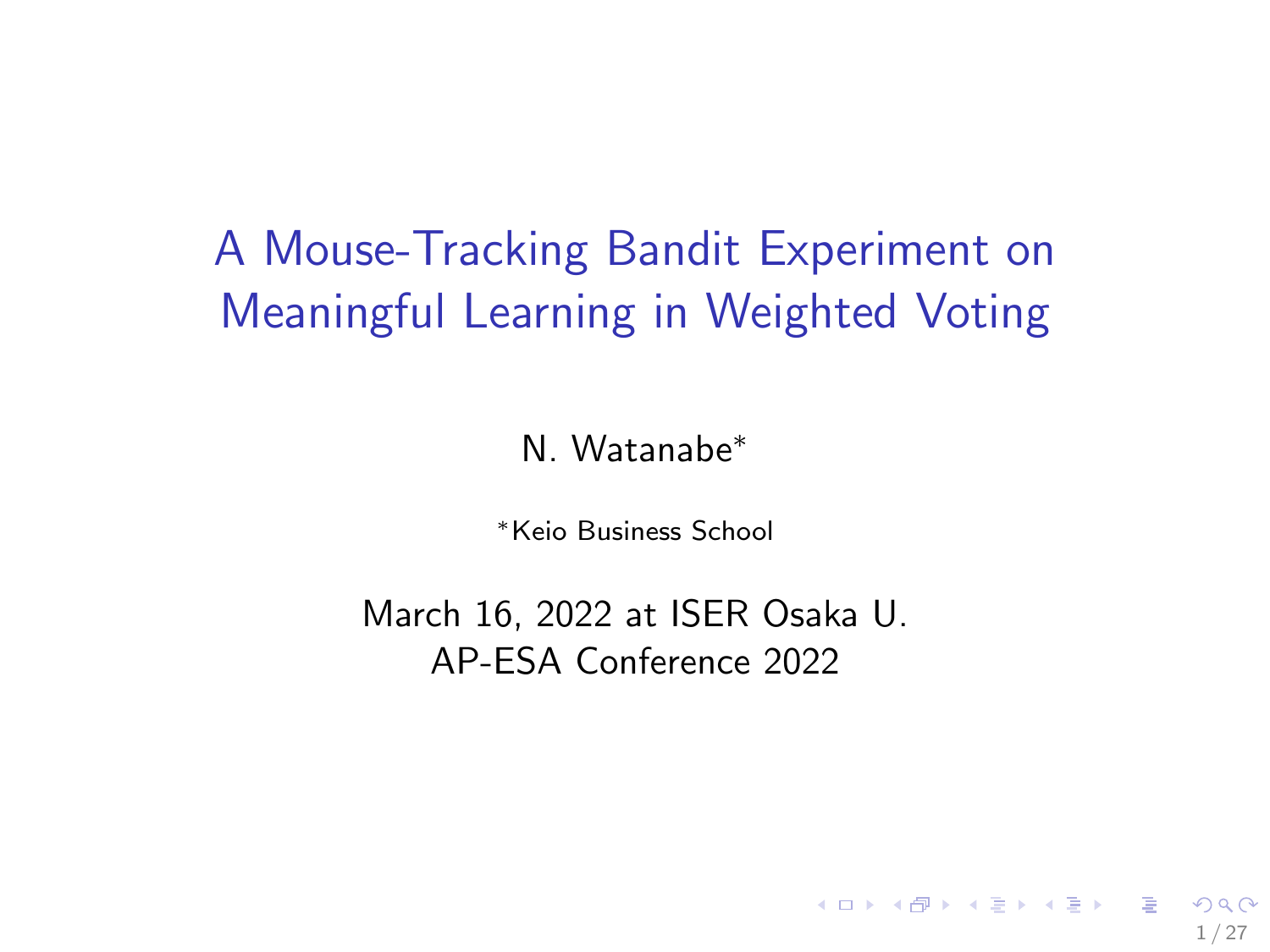#### Suppose that you were a subject.

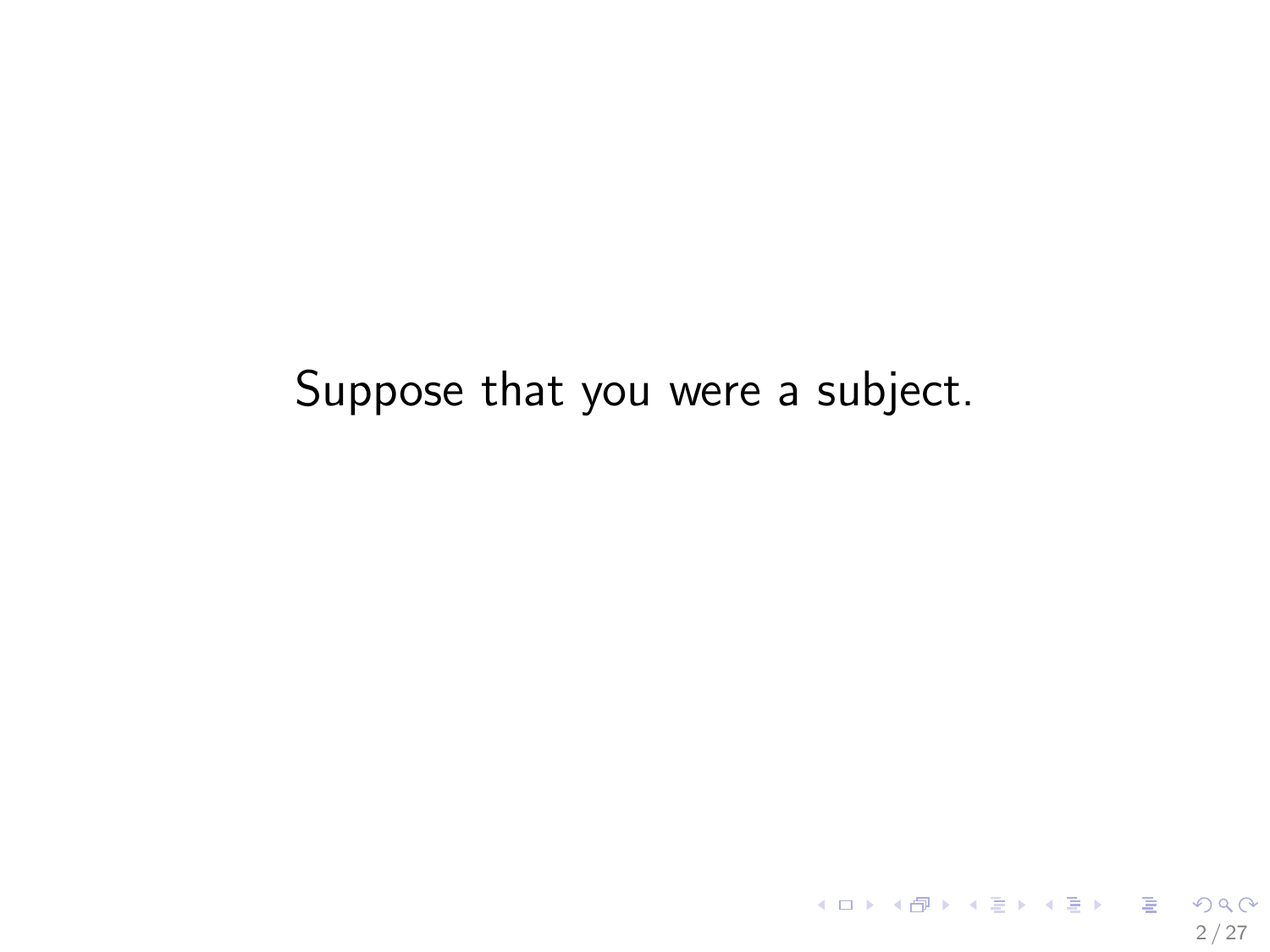choice stage (30 sec.); no choice within 30 seconds  $\rightarrow$  zero point. Each number in red can be viewed by a mouse-click.

!"#\$%&'&"#(&")&&\*+&&&&&&&&&&&&&&&&&&&&&&&&&&&&&&&&&&&&&&&&&&&&&&&&&&&&&&&&&&&&&&&&&&&&&&&&&&,-./0\$0\$1&(0.-&'\*

Choose one of two committees. The quota is 14 in both committees. The committee you chose allocates 120 points among four members. Click on Choice 1 button or Choice 2 button within 30 seconds.

| Choice 1 m | member   YOU   Player 2   Player 3   Player 4 |    |    |    |            |
|------------|-----------------------------------------------|----|----|----|------------|
|            | votes                                         | V1 | V2 | vз | $\sqrt{4}$ |

| Choice $2 -$ | member   YOU   Player 2   Player 3   Player 4 |                |    |    |    |
|--------------|-----------------------------------------------|----------------|----|----|----|
|              | votes                                         | W <sub>1</sub> | W2 | wз | W4 |

Figure: Choice stage.

K ロ ▶ K @ ▶ K 글 ▶ K 글 ▶ │ 글 │ ⊙ Q ⊙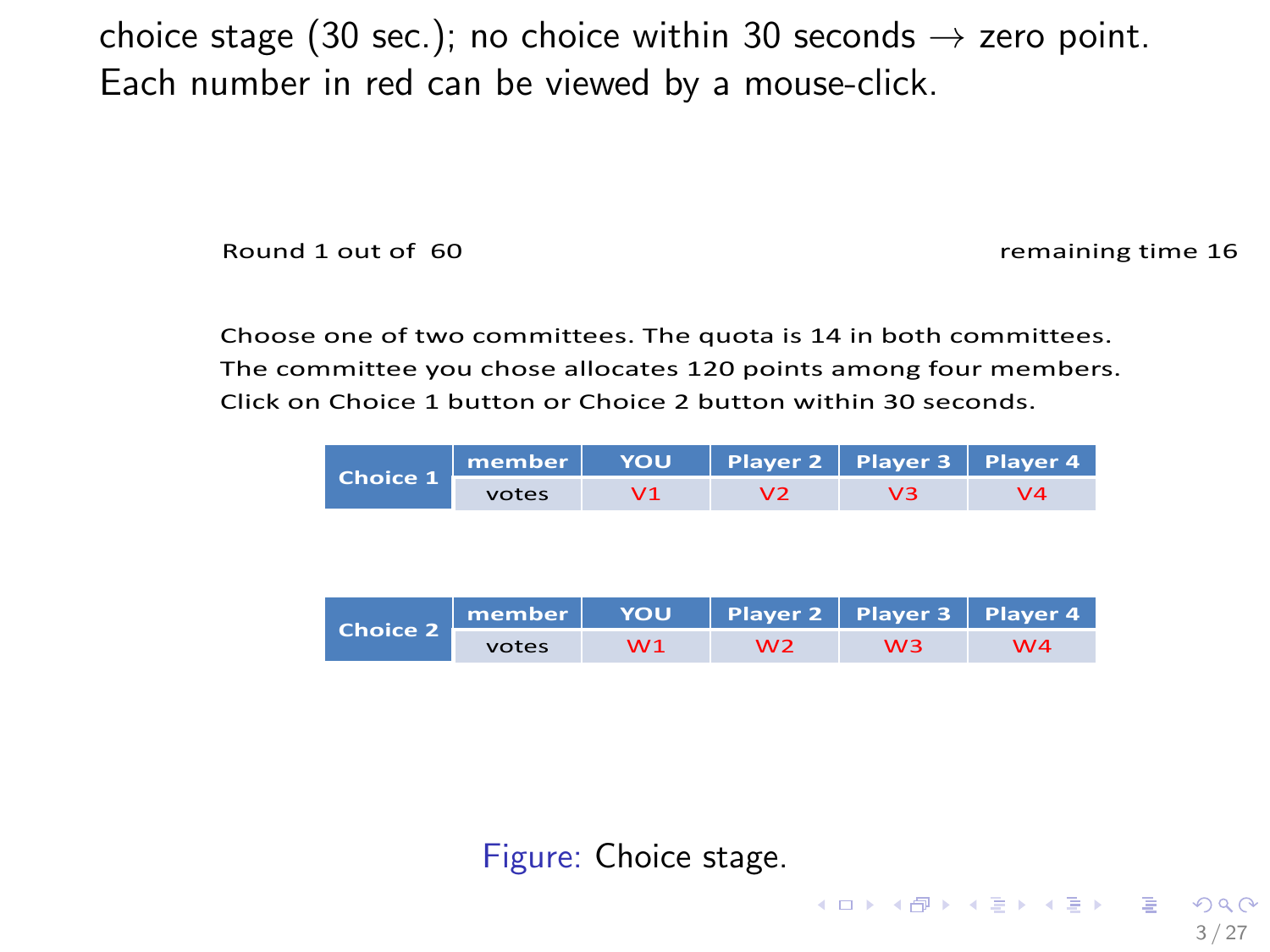feedback stage 1 (30 sec.); OK button  $\rightarrow$  feedback stage 2. Each number in red can be viewed by a mouse-click.

Round 1 out of 60 and 1 and 1 and 1 and 1 and 1 and 1 and 1 and 1 and 1 and 1 and 1 and 1 and 1 and 1 and 1 and 1 and 1 and 1 and 1 and 1 and 1 and 1 and 1 and 1 and 1 and 1 and 1 and 1 and 1 and 1 and 1 and 1 and 1 and 1

Click on OK button within 30 seconds after seeing the following information. You chose the following committee.

|                                        | $m$ ember $ $ | <b>YOU</b> | Player 2   Player 3   Player 4 |    |    |
|----------------------------------------|---------------|------------|--------------------------------|----|----|
| $\blacksquare$ Choice 1 $\blacksquare$ | votes         | X1         | х2                             | xз | X4 |

The committee decided to allocate 120 points in this time as follows.

| member        | <b>YOU</b> | Player 2 | Player 3       | Player 4 |
|---------------|------------|----------|----------------|----------|
| <b>Points</b> |            | n2       | n <sub>3</sub> | p4       |



K ロ ▶ K @ ▶ K 글 ▶ K 글 ▶ │ 글 │ ⊙ Q ⊙

4 / 27

Figure: Feedback stage 1.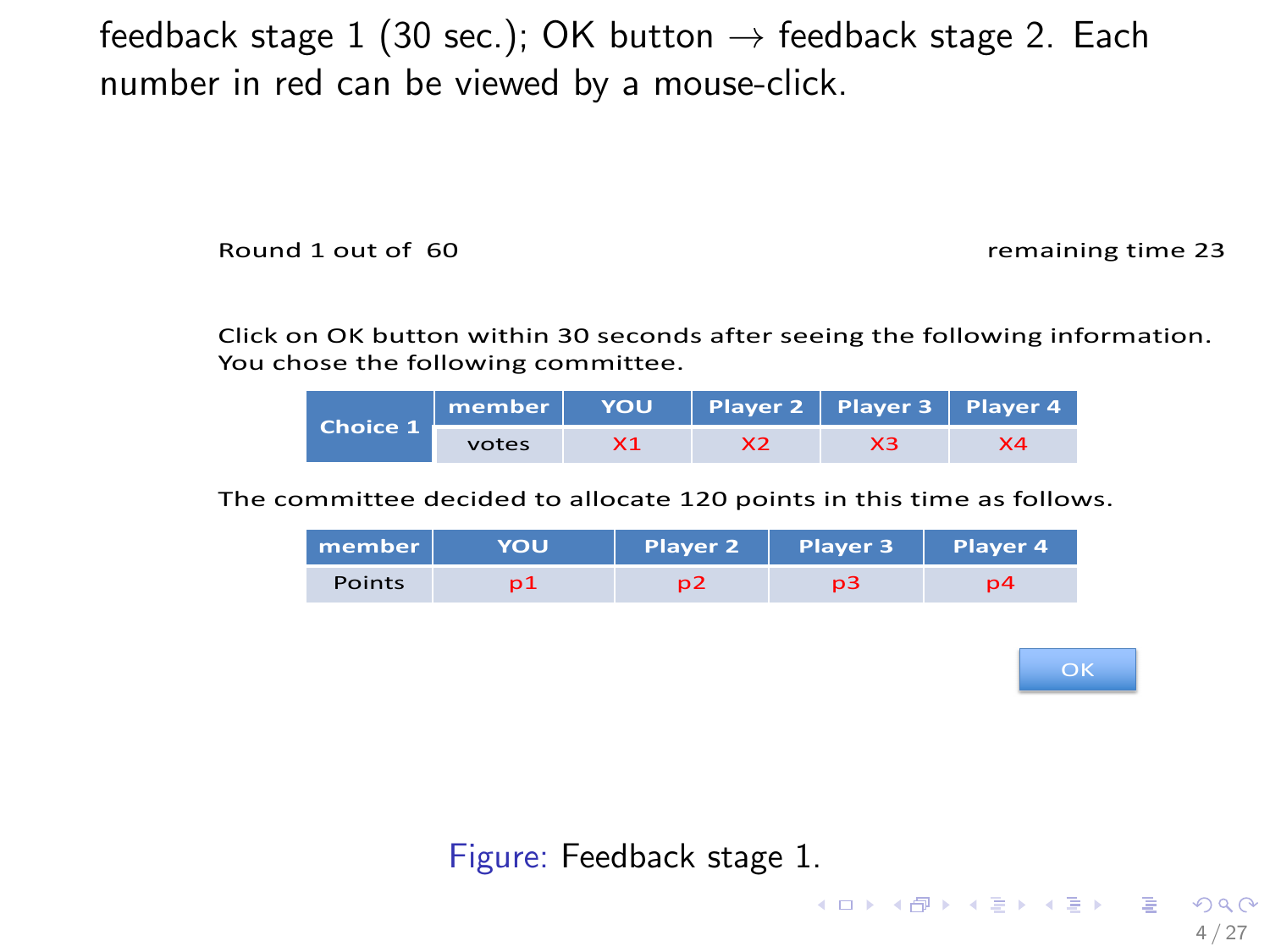feedback stage 2 (30 sec.); OK button  $\rightarrow$  next round. Each number in red can be viewed by a mouse-click.

Round 1 out of 60 **Sound 1 out of 60** and 1 out of 60 and 1 out of 60 and 1 out of 60 and 1 out of 60 and 1 out of 60 and 1 out of 60 and 1 out of 60 and 1 out of  $\frac{1}{2}$  and 1 out of 60 and 1 out of 60 and 1 out of 60 a

Click on OK button within 10 seconds after seeing the following information.

You obtained **yyy** points in this round.

You have obtained zzz points in total so far.



K ロ ▶ K @ ▶ K 글 ▶ K 글 ▶ │ 글 │ ⊙ Q ⊙

5 / 27

Figure: Feedback stage 2.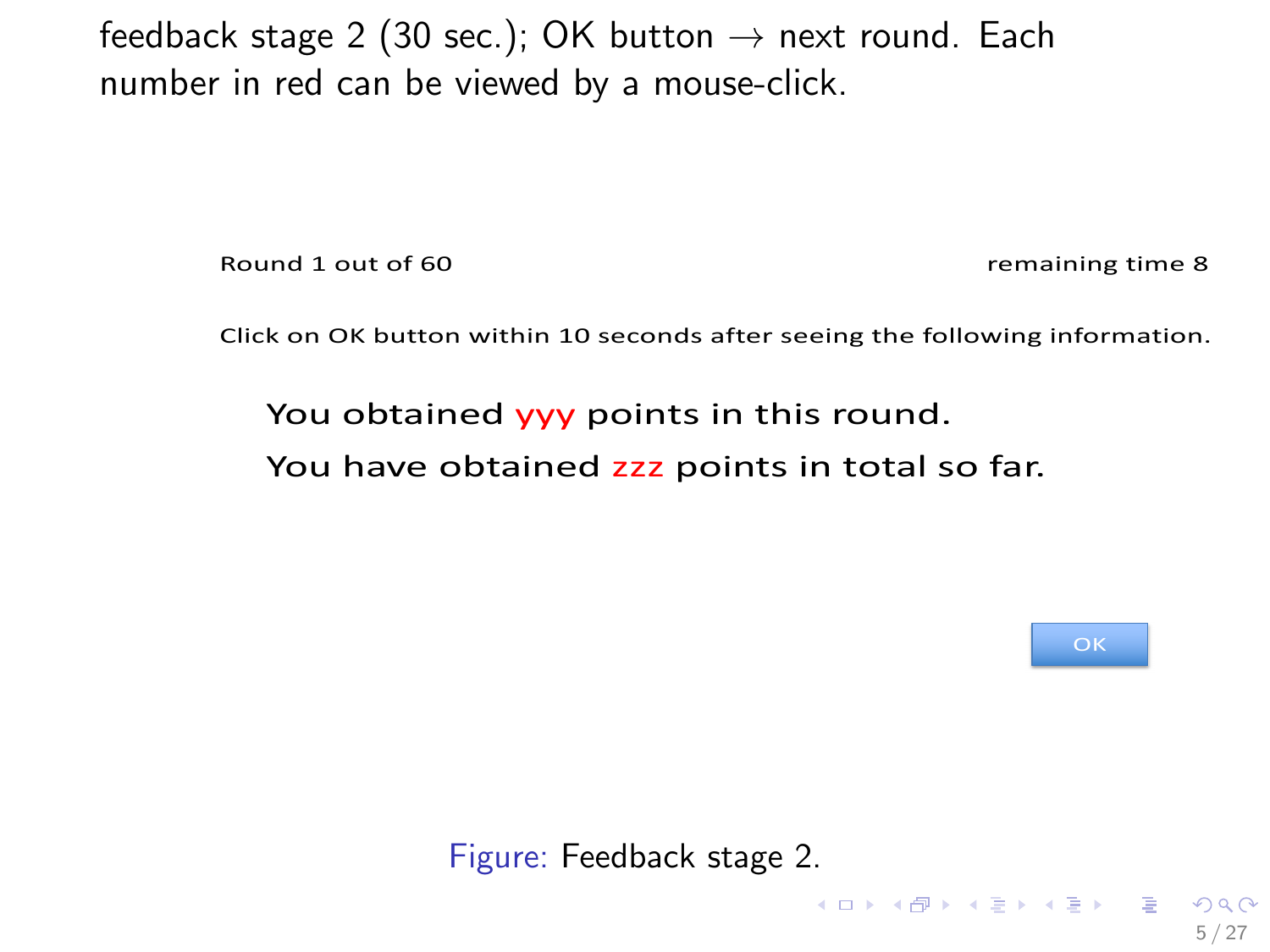Answer 60 binary choice problems  $(60 \text{ rounds})$ . When you finish 60 rounds, you are asked to wait until the others finish.

 $(\rightarrow$  Questionnaire and Raven test)

 $\triangleright$  1 point = 1 JPY (about 115 JPY/ USD, currently), added to the payment for participation (1000 JPY)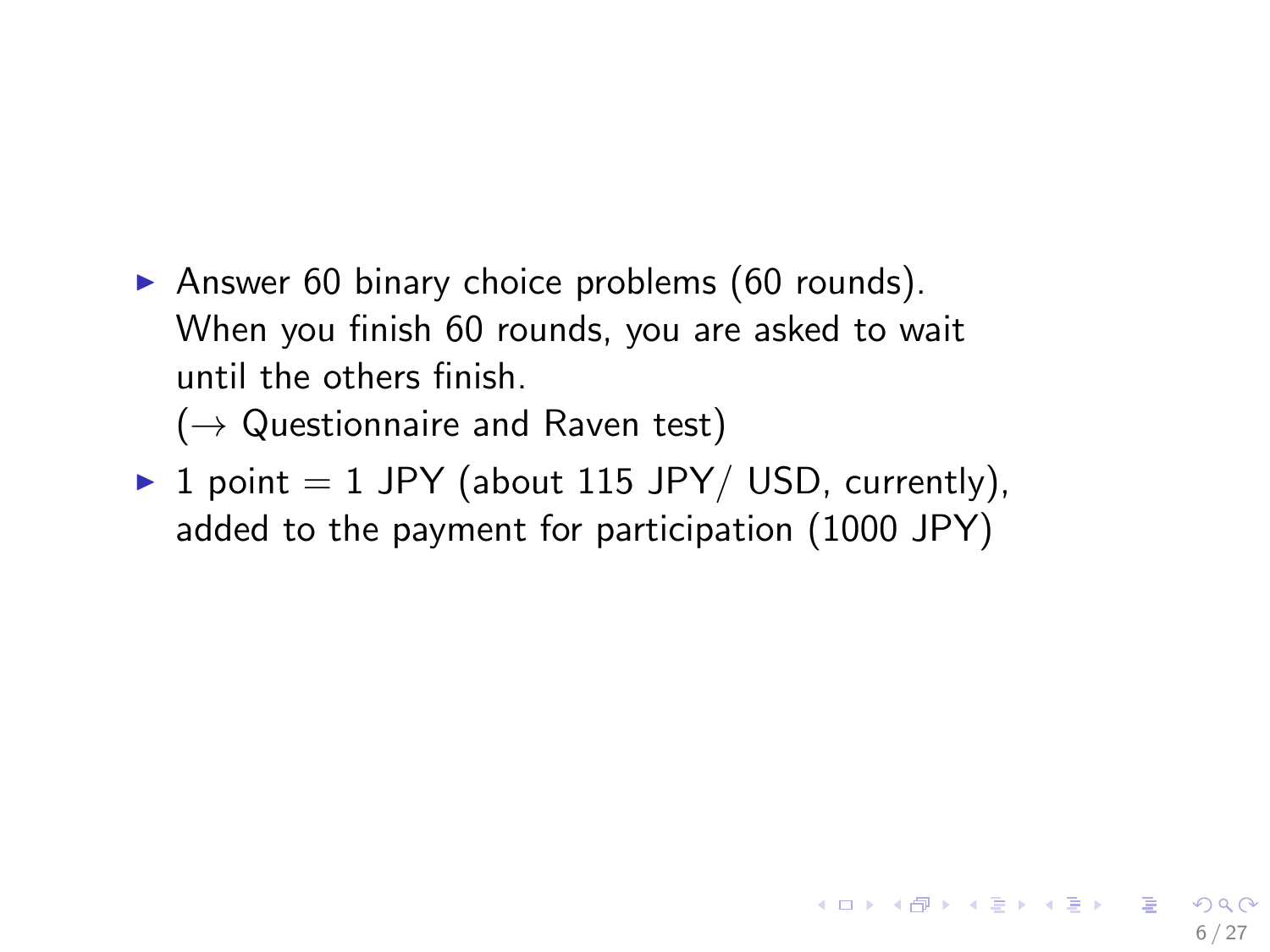## 1. Introduction: Research Question

- $\triangleright$  Question: What information did subjects view, when they could (not) "meaningfully" learn the latent feature of weighted voting?
	- $\blacktriangleright$  Felsenthal and Machover (1998): It would be difficult (for people) to see the underlying relationship between the actual voting powers and the nominal voting weights.
	- Gelman et al. (2004): Empirical voting powers are different from the theoretical predictions (Shapley-Schubik, 1954; Banzhaf, 1965).
	- Why?: We should use weighted voting better, because it is a popular collective decision-making system.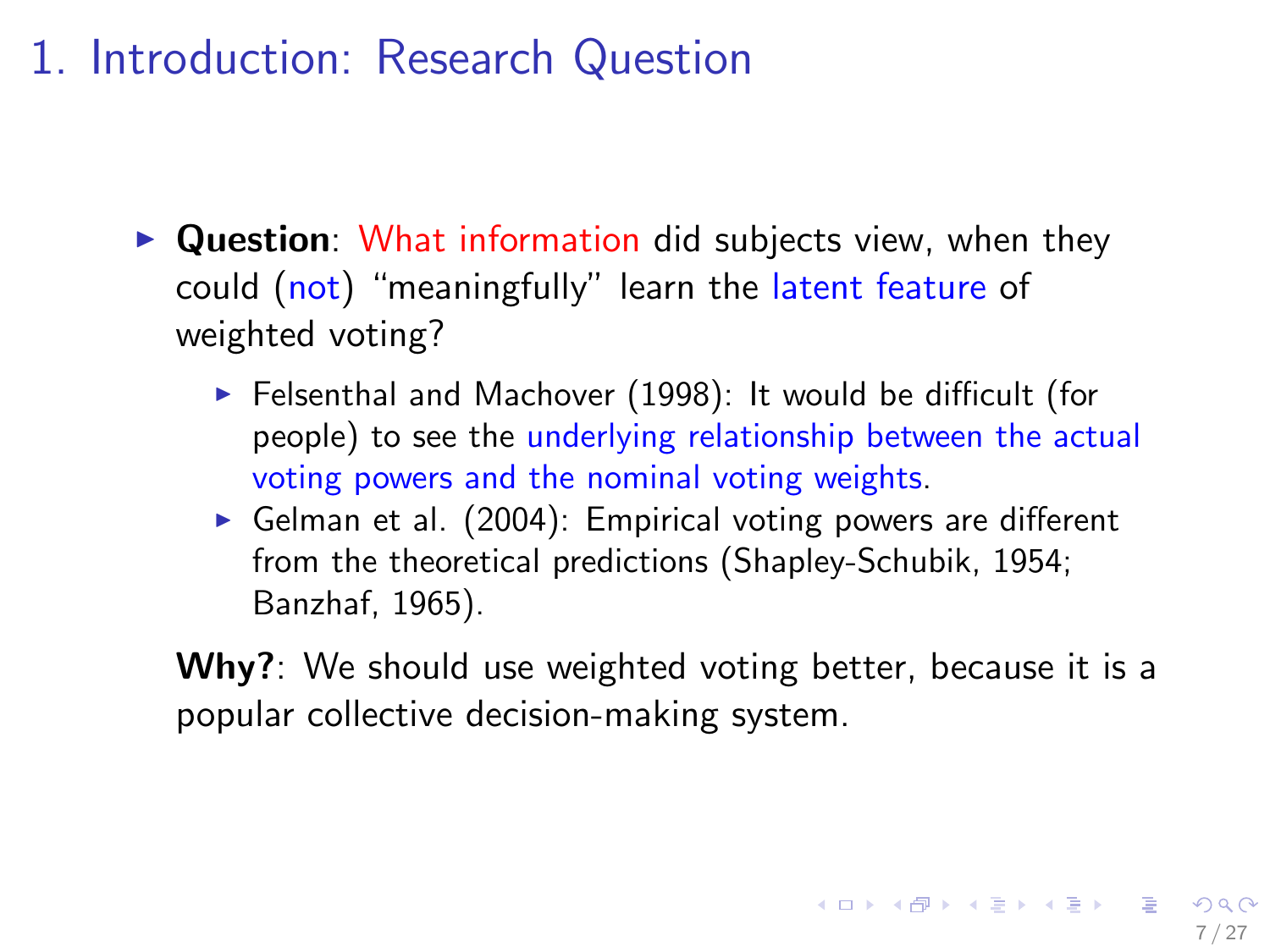### 1. Introduction: How to answer?

When people generalize what they have learned in a situation to a similar but different one, this higher order concept of learning is called meaningful learning (Rick and Weber, 2010).

 $\triangleright$  2-armed bandit experiment: Subjects choose one of two weighted voting games repeatedly. Payoffs are determined stochastically according to a payoff-generating function that is hidden from subjects.

 $\cdots$  Guerci et al. (2014): weighted voting games were played.

- Guerci et al.  $(2017)$  could not observe meaningful learning by subjects who received immediate feedback information on their current payoffs.
	- $\triangleright$  Withholding feedback information induced meaningful learning (introspective thinking). Did the subjects get confused by the feedback information?
- $\triangleright \Rightarrow$  mouse-tracking to capture what information subjects view on their monitor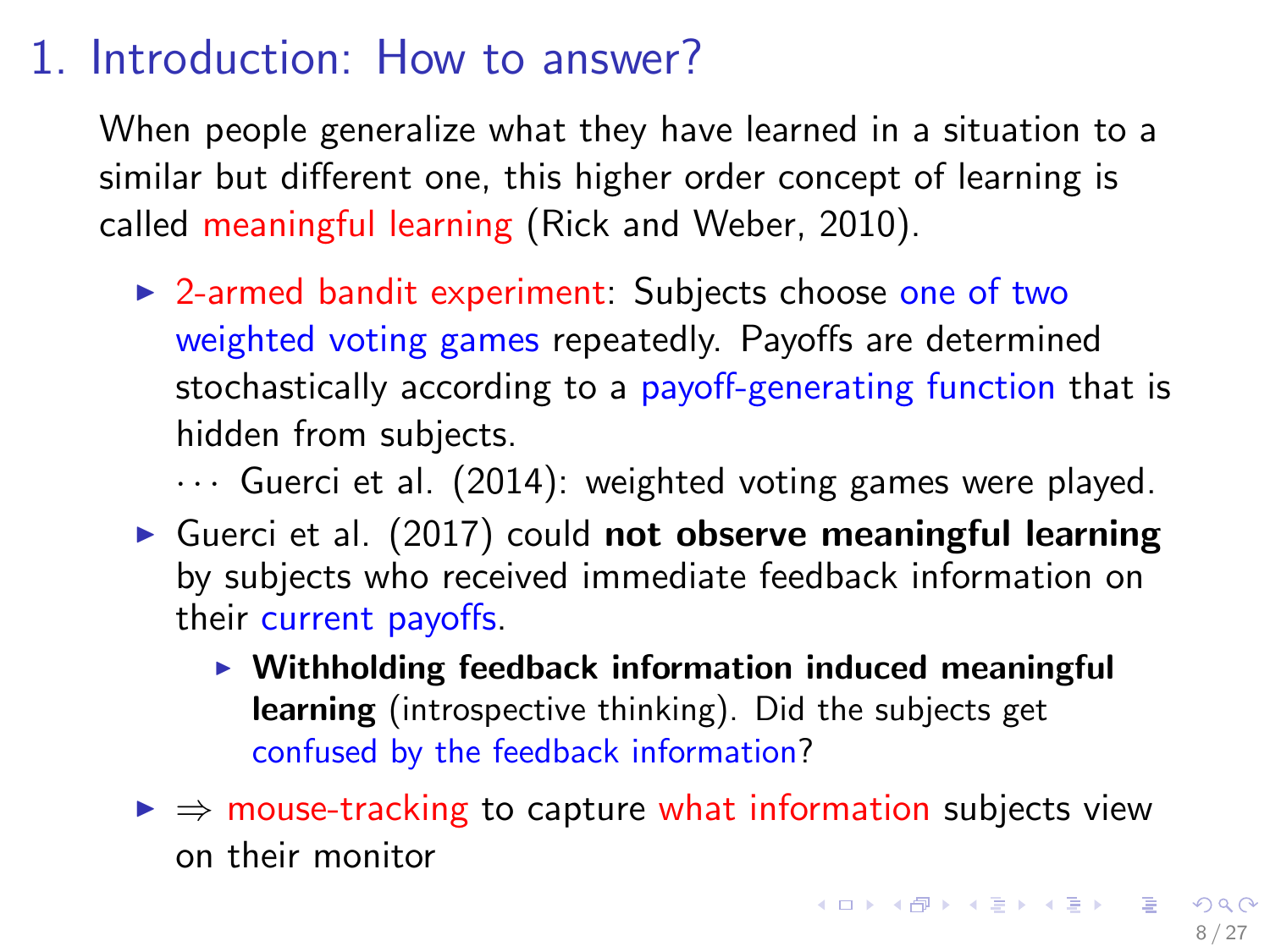# <span id="page-8-0"></span>1. Introduction: Main Result (first-cut)

The feedback Information about cumulative payoffs promoted meaningful learning, whereas the information on current payoffs did not, or even hindered it.

 $\triangleright$  This result may explain the reason why meaningful learning was not observed by Guerci et al. (2017).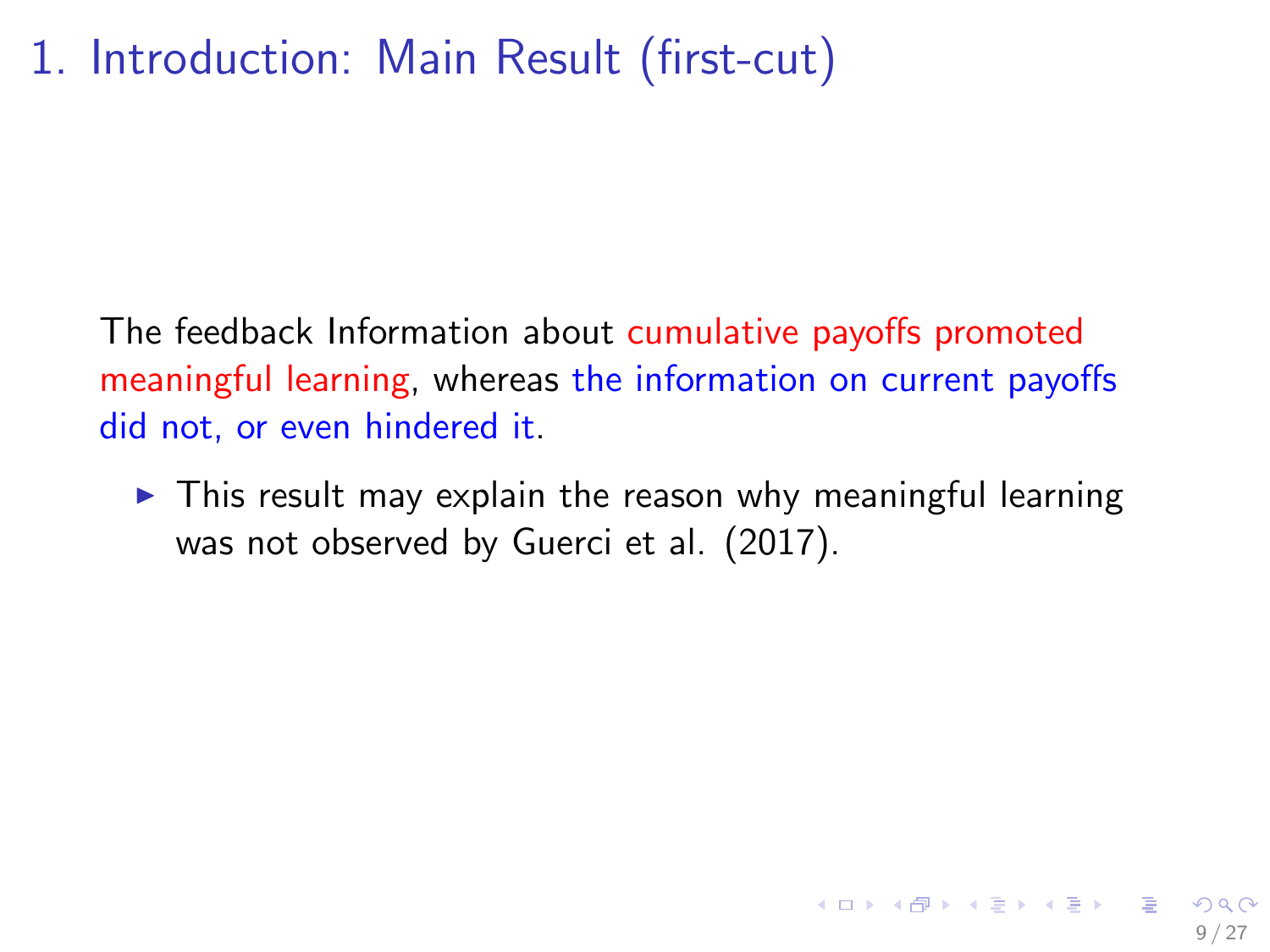# <span id="page-9-0"></span>2. Experimental Design

- $\triangleright$  Subjects choose one of two weighted voting games.
	- $\blacktriangleright$  [q;  $v_1, v_2, v_3, v_4$ ]; q is the quota,  $v_i$  is the voting weight.
	- Each subject acts as Member 1, who has  $v_1$ .
- $\triangleright$  clearly informed that the other three members are all fictitious.
- $\triangleright$  one binary choice problem (Problem) for the first 40 rounds, and a similar but different one in the following 20 rounds;
- $\triangleright$  four sequences: A  $\rightarrow$  B, B  $\rightarrow$  A, C  $\rightarrow$  D, D  $\rightarrow$  C
- **P** payoff generating function: based on Deagan-Packel index e.g., Problem A, Choice  $1 \rightarrow 40$  point with Prob=2/3, 0 point with  $Prob=1/3$ 
	- $\triangleright$  The correct answer is Choice 2.

Table: Binary choice problems and expected payoffs for Member 1

| Problem | Choice 1         | (expected payoff)             | Choice 2         | (expected payoff)             |
|---------|------------------|-------------------------------|------------------|-------------------------------|
|         | [14; 5, 3, 7, 7] | $(120 \times 2/3 \times 1/3)$ | [14; 5, 4, 6, 7] | $(120 \times 3/4 \times 1/3)$ |
| B       | [6; 1, 2, 3, 4]  | $(120 \times 1/3 \times 1/3)$ | [6; 1, 1, 4, 4]  | $(120 \times 2/3 \times 1/3)$ |
|         | [14; 3, 5, 6, 8] | $(120 \times 2/3 \times 1/3)$ | [14; 3, 6, 6, 7] | $(120 \times 3/4 \times 1/3)$ |
|         | [9; 1, 3, 5, 6]  | $(120 \times 1/3 \times 1/3)$ | [9; 1, 2, 6, 6]  | $(120 \times 273 \times 173)$ |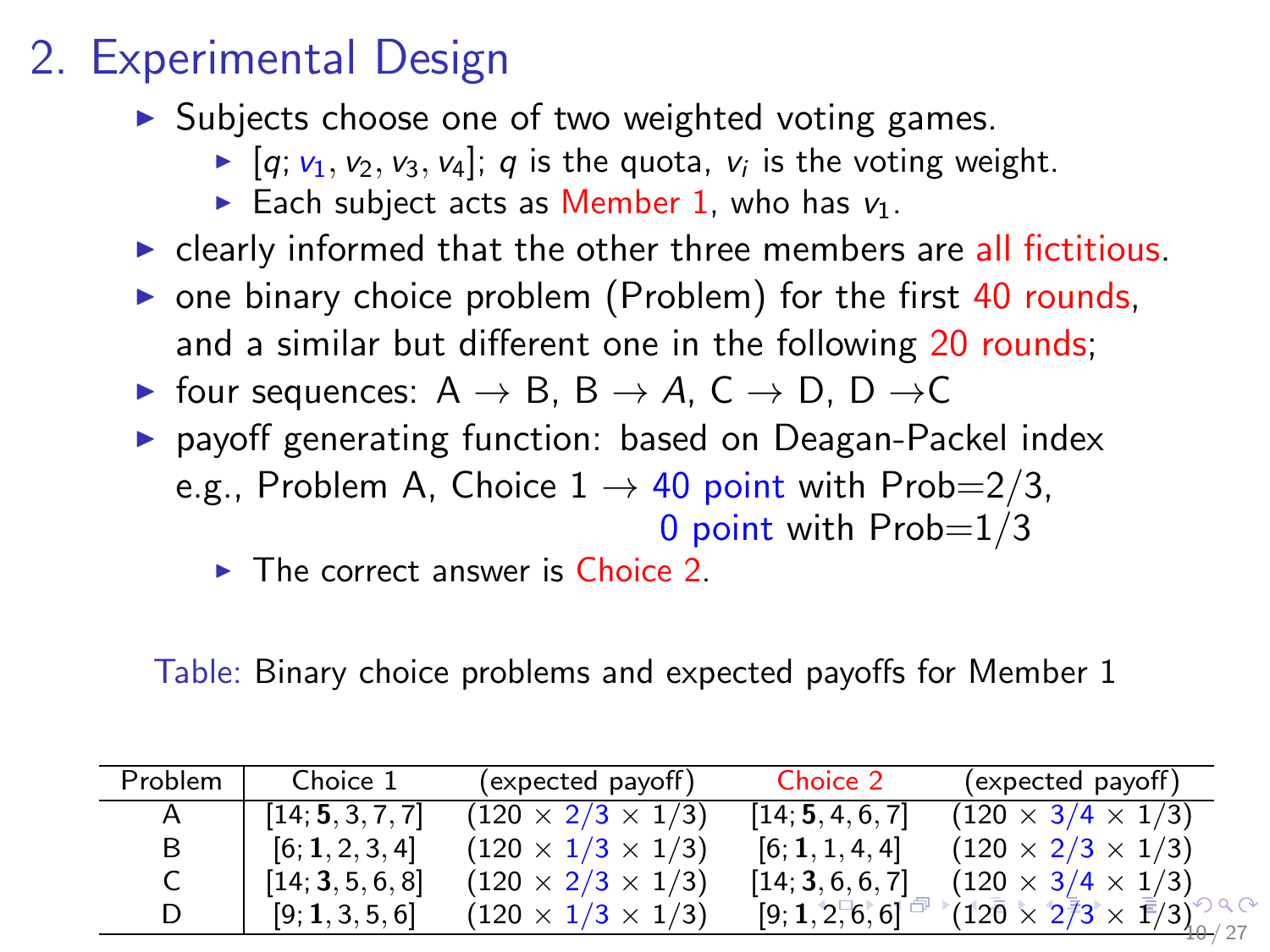<span id="page-10-0"></span>choice stage (30 sec.); no choice within 30 seconds  $\rightarrow$  zero point. Each number in red can be viewed by a mouse-click.

!"#\$%&'&"#(&")&&\*+&&&&&&&&&&&&&&&&&&&&&&&&&&&&&&&&&&&&&&&&&&&&&&&&&&&&&&&&&&&&&&&&&&&&&&&&&&,-./0\$0\$1&(0.-&'\*

11 / 27

**KORK REPARE PROGRAM** 

Choose one of two committees. The quota is 14 in both committees. The committee you chose allocates 120 points among four members. Click on Choice 1 button or Choice 2 button within 30 seconds.

| Choice 1 m | member   YOU   Player 2   Player 3   Player 4 |    |    |    |            |
|------------|-----------------------------------------------|----|----|----|------------|
|            | votes                                         | V1 | V2 | vз | $\sqrt{4}$ |

| Choice $2 -$ | member   YOU   Player 2   Player 3   Player 4 |                |    |    |    |
|--------------|-----------------------------------------------|----------------|----|----|----|
|              | votes                                         | W <sub>1</sub> | W2 | wз | W4 |

Figure: Choice stage.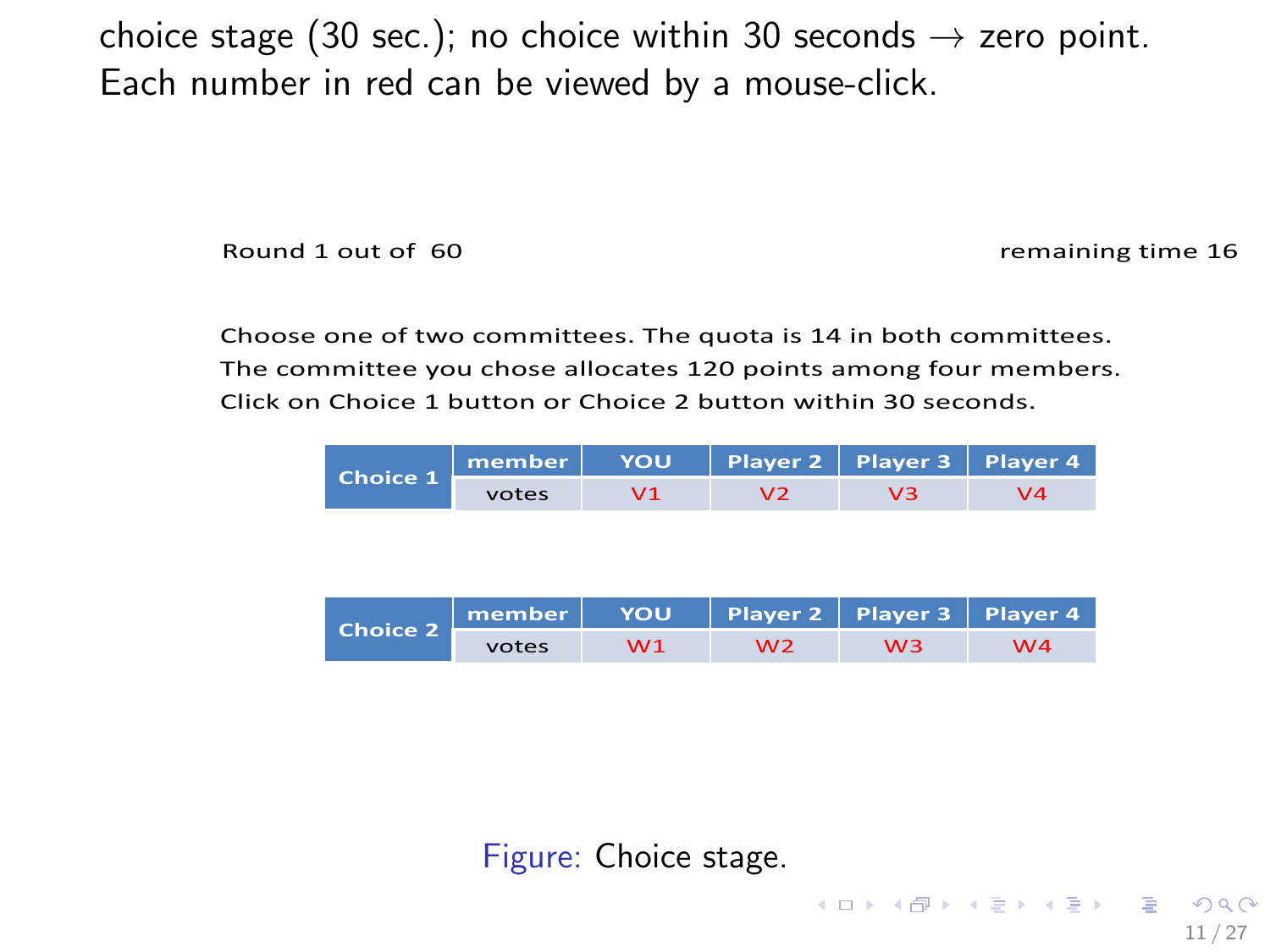feedback stage 1 (30 sec.); OK button  $\rightarrow$  feedback stage 2. Each number in red can be viewed by a mouse-click.

Round 1 out of 60 and 1 and 1 and 1 and 1 and 1 and 1 and 1 and 1 and 1 and 1 and 1 and 1 and 1 and 1 and 1 and 1 and 1 and 1 and 1 and 1 and 1 and 1 and 1 and 1 and 1 and 1 and 1 and 1 and 1 and 1 and 1 and 1 and 1 and 1

Click on OK button within 30 seconds after seeing the following information. You chose the following committee.

|                                        | member   YOU   Player 2   Player 3   Player 4 |    |    |    |
|----------------------------------------|-----------------------------------------------|----|----|----|
| $\blacksquare$ Choice 1 $\blacksquare$ | votes                                         | X2 | XЗ | X4 |

The committee decided to allocate 120 points in this time as follows.

| member        | <b>YOU</b> | Player 2 | Player 3       | Player 4 |
|---------------|------------|----------|----------------|----------|
| <b>Points</b> |            | n2       | n <sub>3</sub> | p4       |



K ロ ▶ K @ ▶ K 글 ▶ K 글 ▶ │ 글 │ ⊙ Q ⊙

12 / 27

Figure: Feedback stage 1.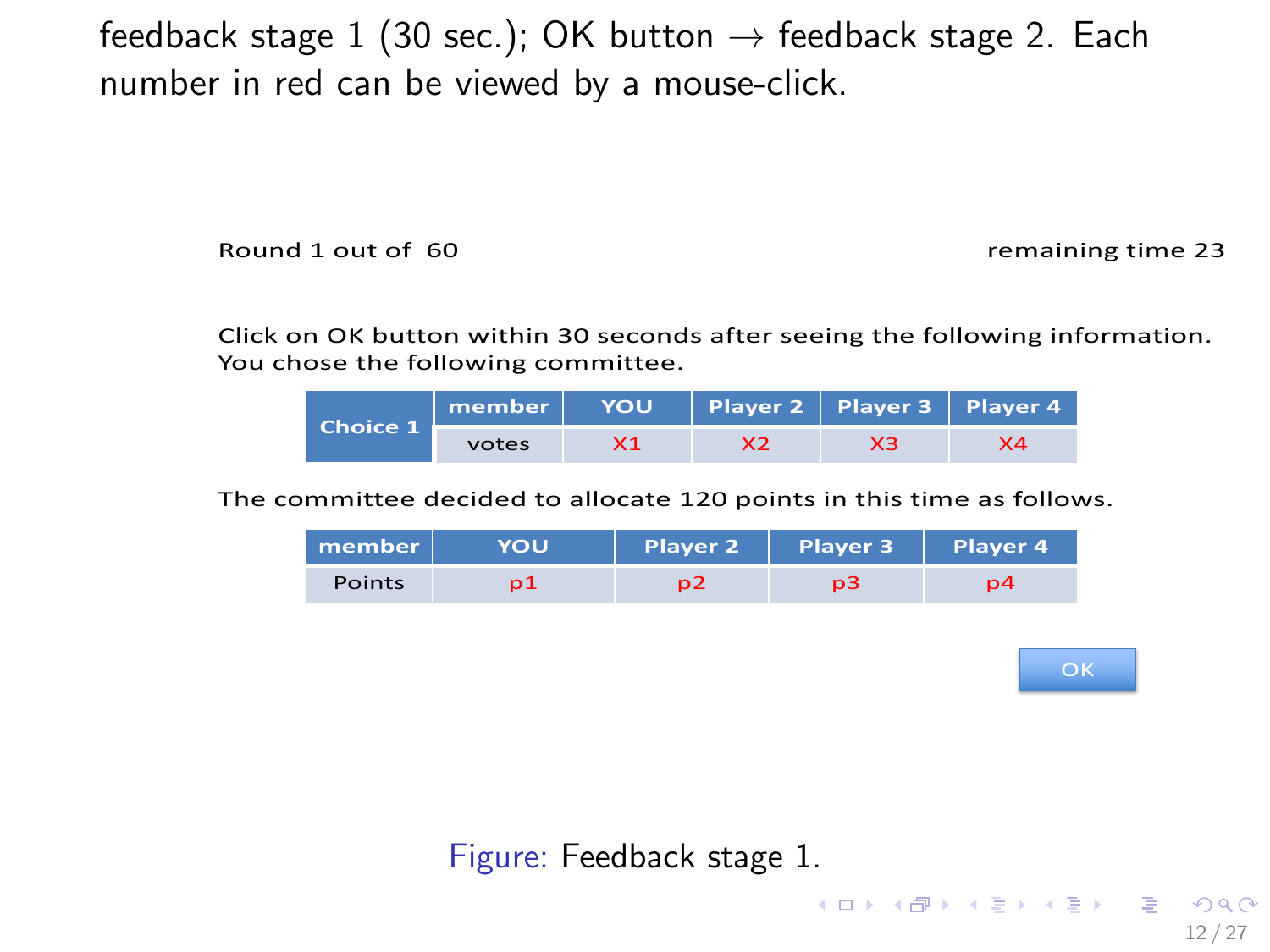feedback stage 2 (30 sec.); OK button  $\rightarrow$  next round. Each number in red can be viewed by a mouse-click.

Round 1 out of 60 **Sound 1 out of 60** and 1 out of 60 and 1 out of 60 and 1 out of 60 and 1 out of 60 and 1 out of 60 and 1 out of 60 and 1 out of 60 and 1 out of  $\frac{1}{2}$  and 1 out of 60 and 1 out of 60 and 1 out of 60 a

Click on OK button within 10 seconds after seeing the following information.

You obtained **yyy** points in this round.

You have obtained zzz points in total so far.



**KORK REPARE PROGRAM** 

13 / 27

Figure: Feedback stage 2.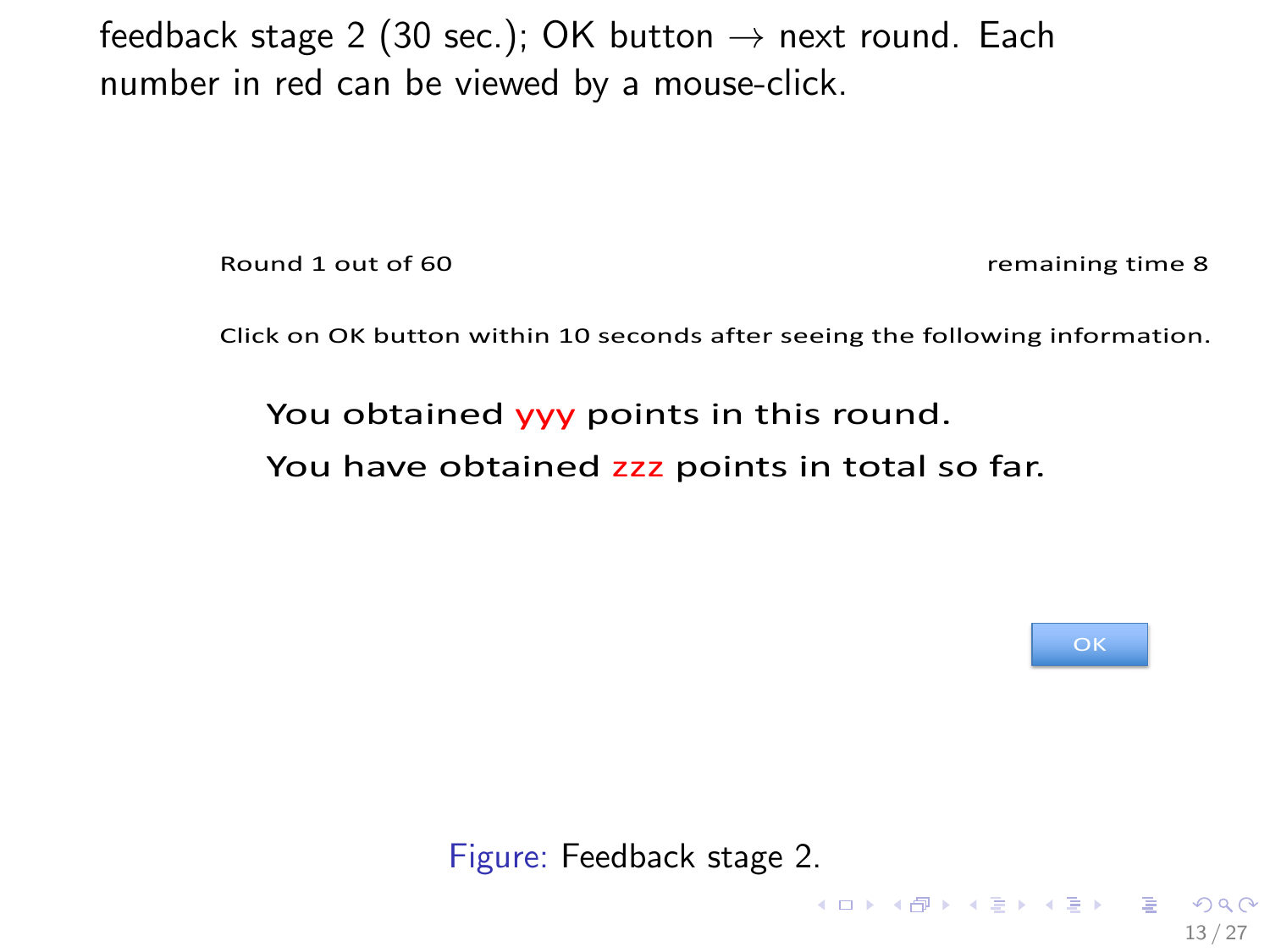- $\triangleright$  Subjects answer 60 binary choice problems.
	- $\rightarrow$  a message that asks them to wait until the others finish  $(\rightarrow$  Questionnaire and Raven test)
- $\blacktriangleright$  1 point  $=$  1 JPY, added to the payment for participation (1000 JPY)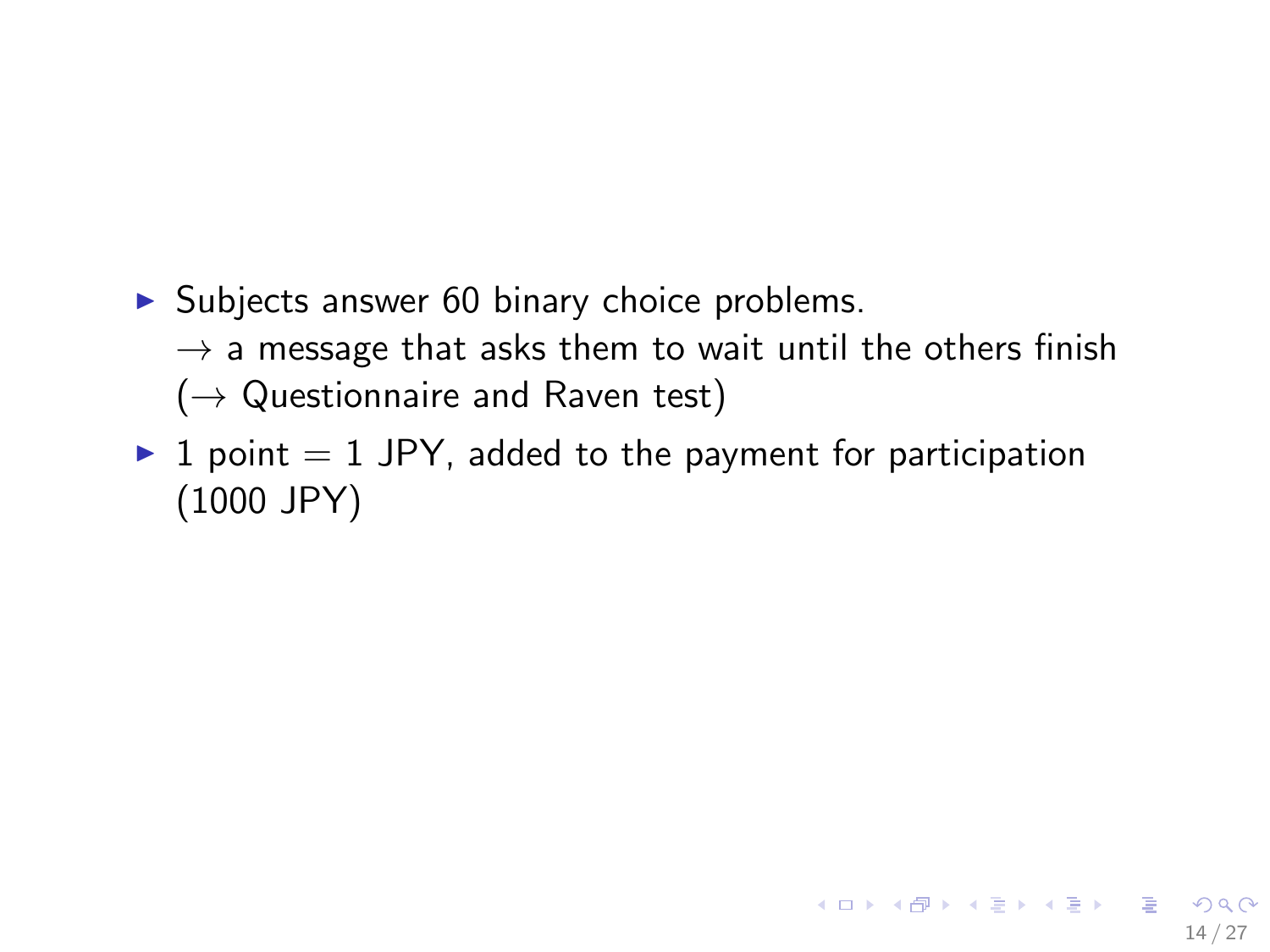### <span id="page-14-0"></span>3. Analysis: Session Details

- $\triangleright$  December 17 in 2014 to January 17 in 2017
- $\blacktriangleright$  at the University of Tsukuba
- $\triangleright$  undergraduate students who do not know voting indices
- $\triangleright$  40 subjects for each sequence (160 subjects in total)
- $\triangleright$  the average amount paid as a reward was 2507 JPY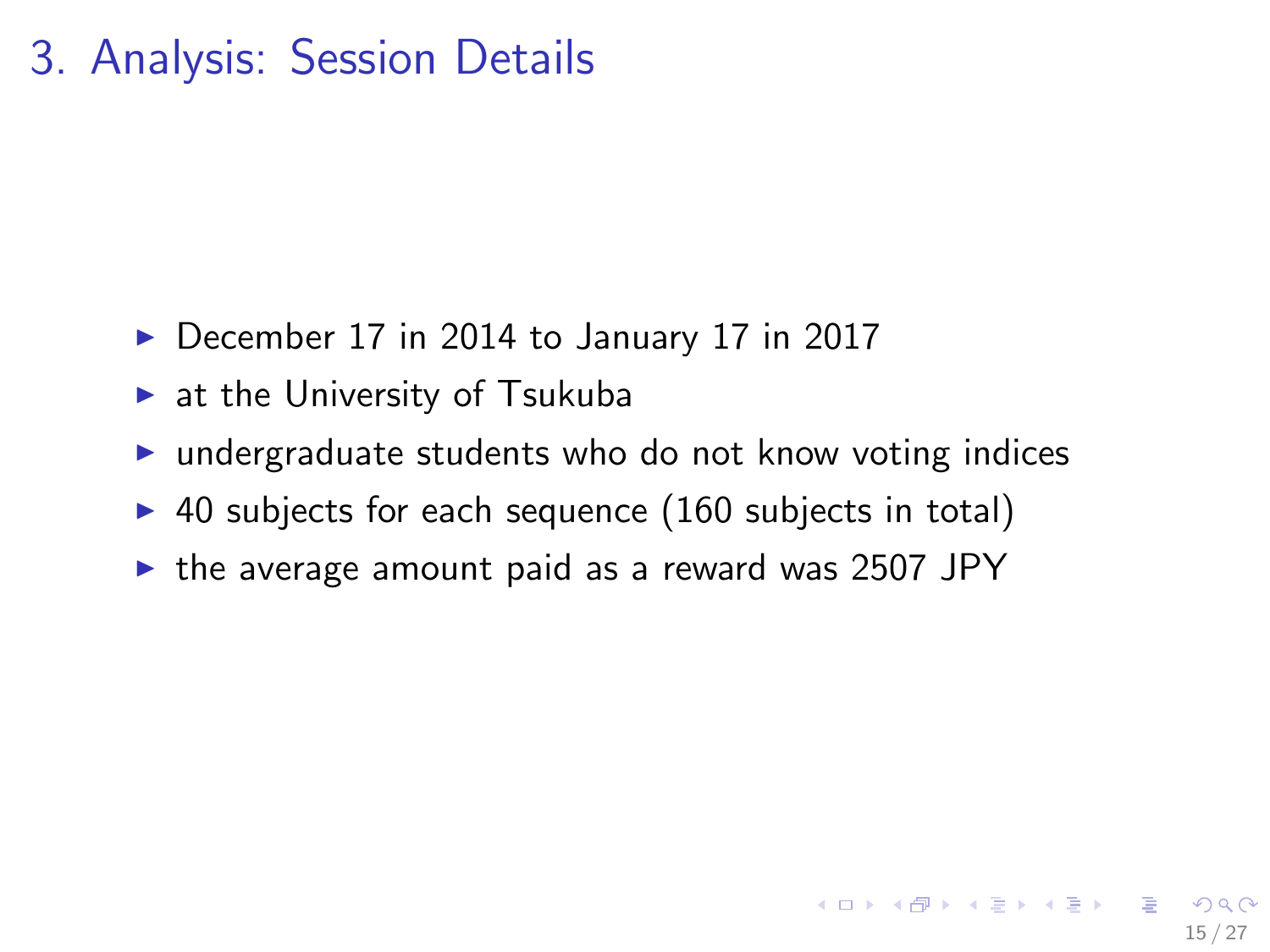<span id="page-15-0"></span>

Figure: RED: fraction of subjects who chose the correct answer among those who made choices before the time limit. BLUE[: f](#page-14-0)[ra](#page-15-0)[ct](#page-16-0)[io](#page-0-0)[n o](#page-27-0)[f t](#page-0-0)[ho](#page-27-0)[se](#page-0-0) who failed to make their choice before the time [lim](#page-14-0)i[t.](#page-16-0)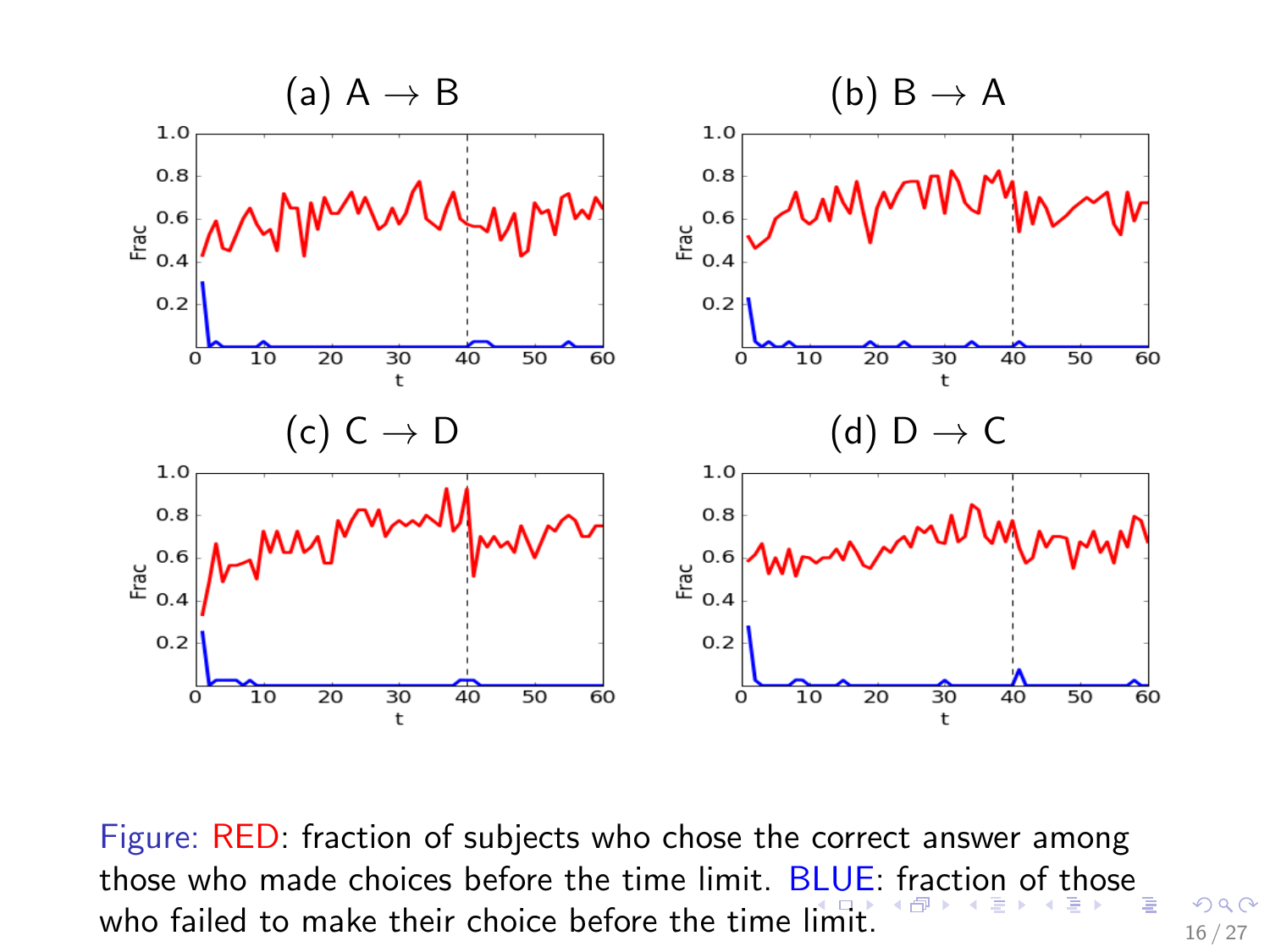- <span id="page-16-0"></span> $\blacktriangleright$   $\text{FR}_k^i$ : the relative frequency of rounds in which subject *i* chose the correct answer within the  $k$ -th block of  $\frac{1}{2}$  consecutive rounds.
- $\blacktriangleright$  The change in the relative frequencies that subject *i* chose the correct answer between the l-th block and the m-th block is defined as

$$
\Delta \mathrm{FR}_{l,m}^i = \mathrm{FR}_{l}^i - \mathrm{FR}_{m}^i,
$$

where  $l > m$ .

- $\triangleright$   $\Delta$ FR<sub>l,m</sub> (FR<sub>l</sub>): a vector the *i*-th component of which is  $\Delta \text{FR}^i_{l,m}$  (FR<sup>i</sup><sub>l</sub>).
	- $\triangleright$  When the elements of  $FR$  are, on average, significantly larger than those of  $\text{FR}_m$ , we write this as  $\Delta \text{FR}_{lm} > 0$ .

17 / 27

メロトメ 倒す メミトメミト ニミーの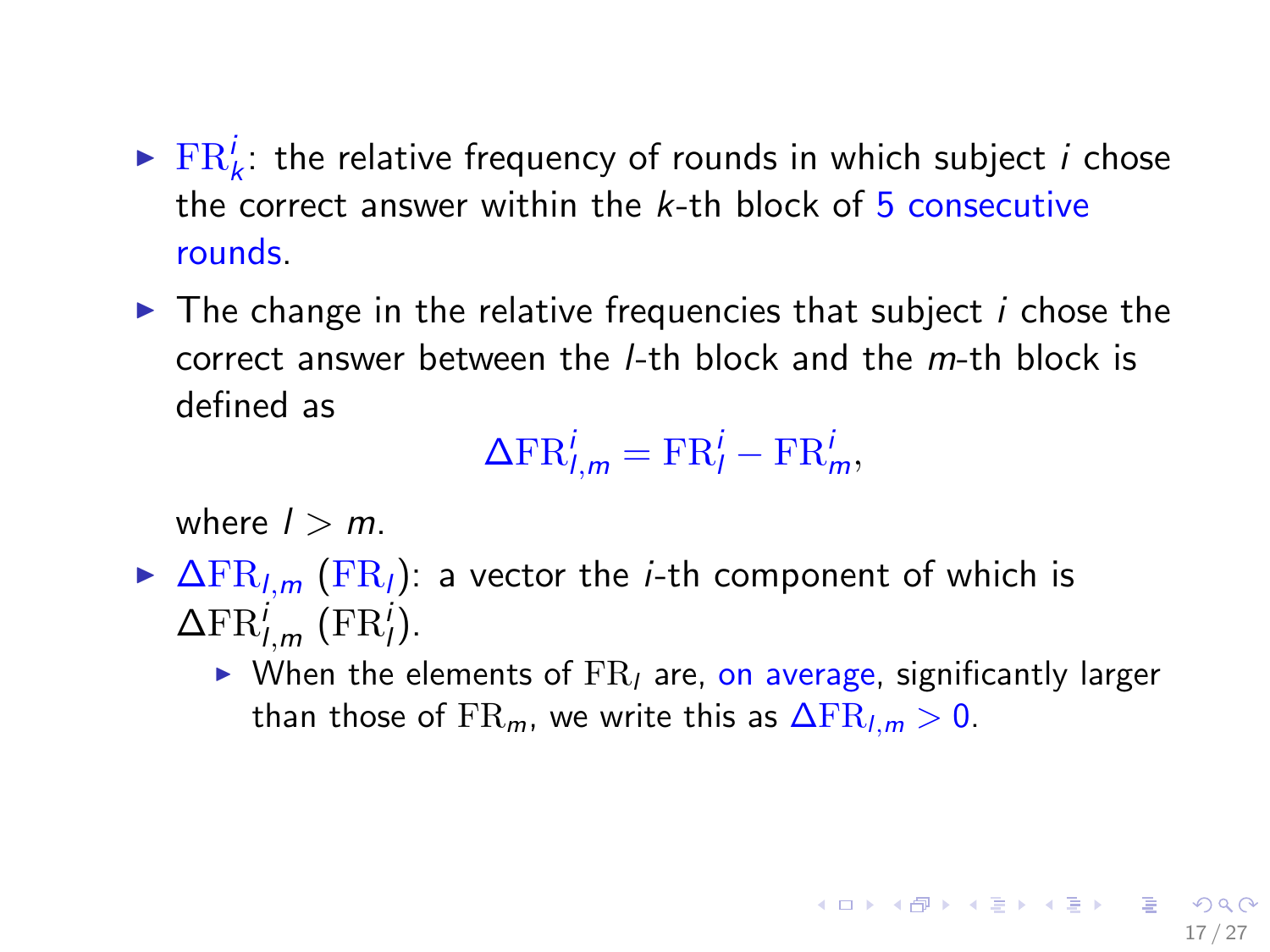## <span id="page-17-0"></span>3. Results: Aggregate Data

Definitions: For each binary choice problem, we consider that subjects learned the "correct" answers if  $\Delta FR_{8,1} > 0$  was statistically confirmed and that those who learned in the binary choice problem meaningfully learned the "underlying structure" of weighted voting games if  $\Delta FR_{9,1} > 0$  in the same binary choice problem was statistically confirmed.

Result 1: For all binary choice problems, the subjects learned the correct answer.

Result 2: For all binary choice problems except Problem B, the subjects meaningfully learned the underlying structure of weighted voting.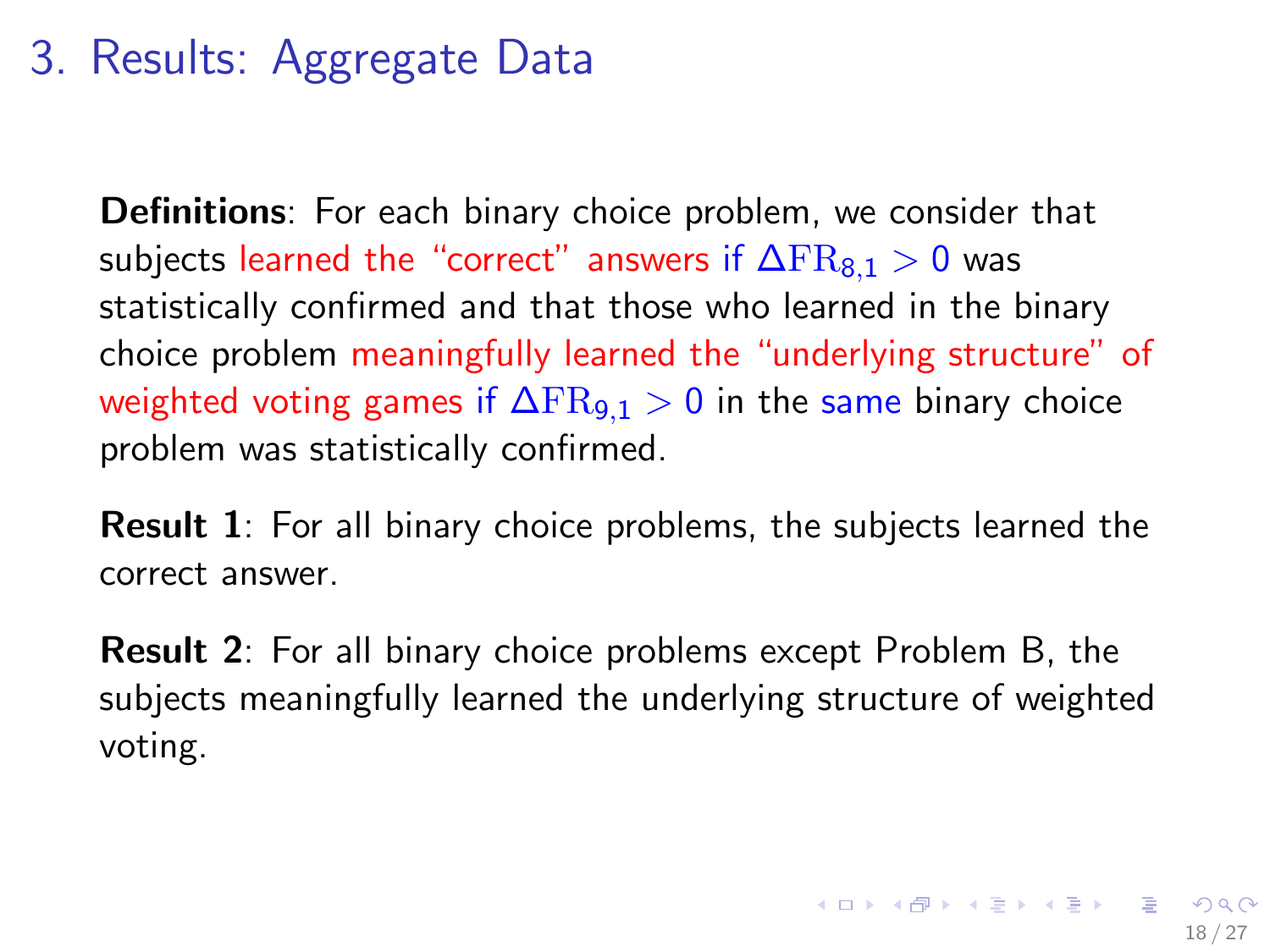<span id="page-18-0"></span>

Figure: RED: fraction of subjects who chose the correct answer among those who made choices before the time limit. BLUE[: f](#page-17-0)[ra](#page-18-0)[ct](#page-19-0)[io](#page-0-0)[n o](#page-27-0)[f t](#page-0-0)[ho](#page-27-0)[se](#page-0-0) who failed to make their choice before the time [lim](#page-17-0)i[t.](#page-19-0)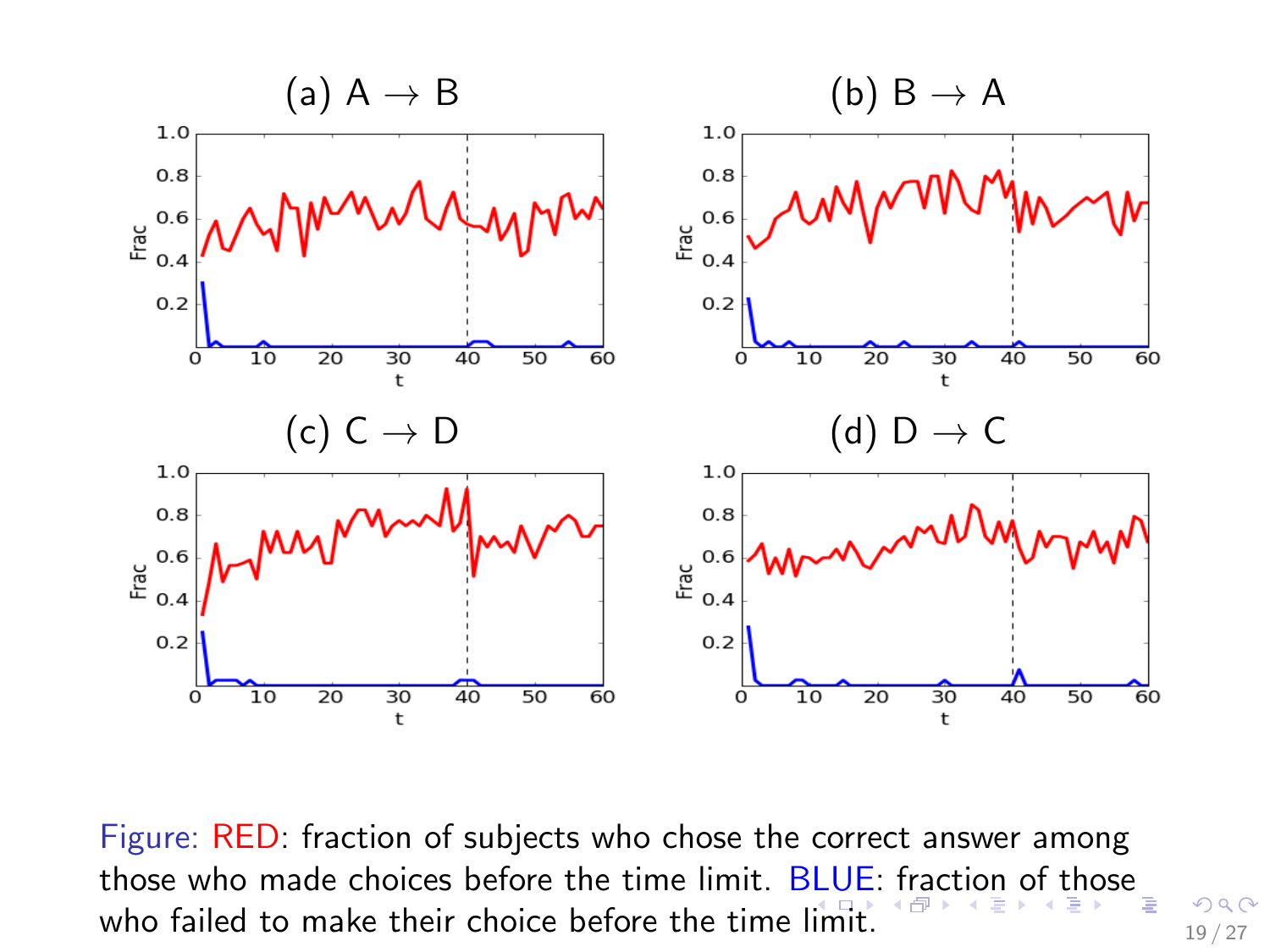<span id="page-19-0"></span>

|                            | Problem A |                 | Problem B Problem C Problem D |            |
|----------------------------|-----------|-----------------|-------------------------------|------------|
| $\Delta$ FR <sub>2.1</sub> | 0.0415    | 0.0086          | 0.0396                        | 0.6943     |
| $\Delta$ FR <sub>8.1</sub> | 0.0143    | $<$ 0.0001 $\,$ | $<$ 0.0001                    | $<$ 0.0001 |
| $\Delta$ FR <sub>9.1</sub> | 0.0147    | 0.2498          | ${<}0.0001$                   | 0.0230     |

Table: P-values for the two-sided signed-rank test (normalized). The null hypotheses are  $\Delta FR_{2,1} = 0$ ,  $\Delta FR_{8,1} = 0$ , and  $\Delta FR_{9,1} = 0$ , respectively

- Guerci et al. (2017) could not observe subjects' learning in Problems A and D. Ogawa et al. (2021) reconfirmed a similar result at four different experimental sites.
- $\triangleright$  This striking difference from the previous results provokes a question on what information individual subjects viewed for their choice in this experiment.
	- $\triangleright$  An auxiliary experiment was conducted at Kansai University: "Cumulative payoffs" are shown to the subjects' monitors as well as their current payoffs.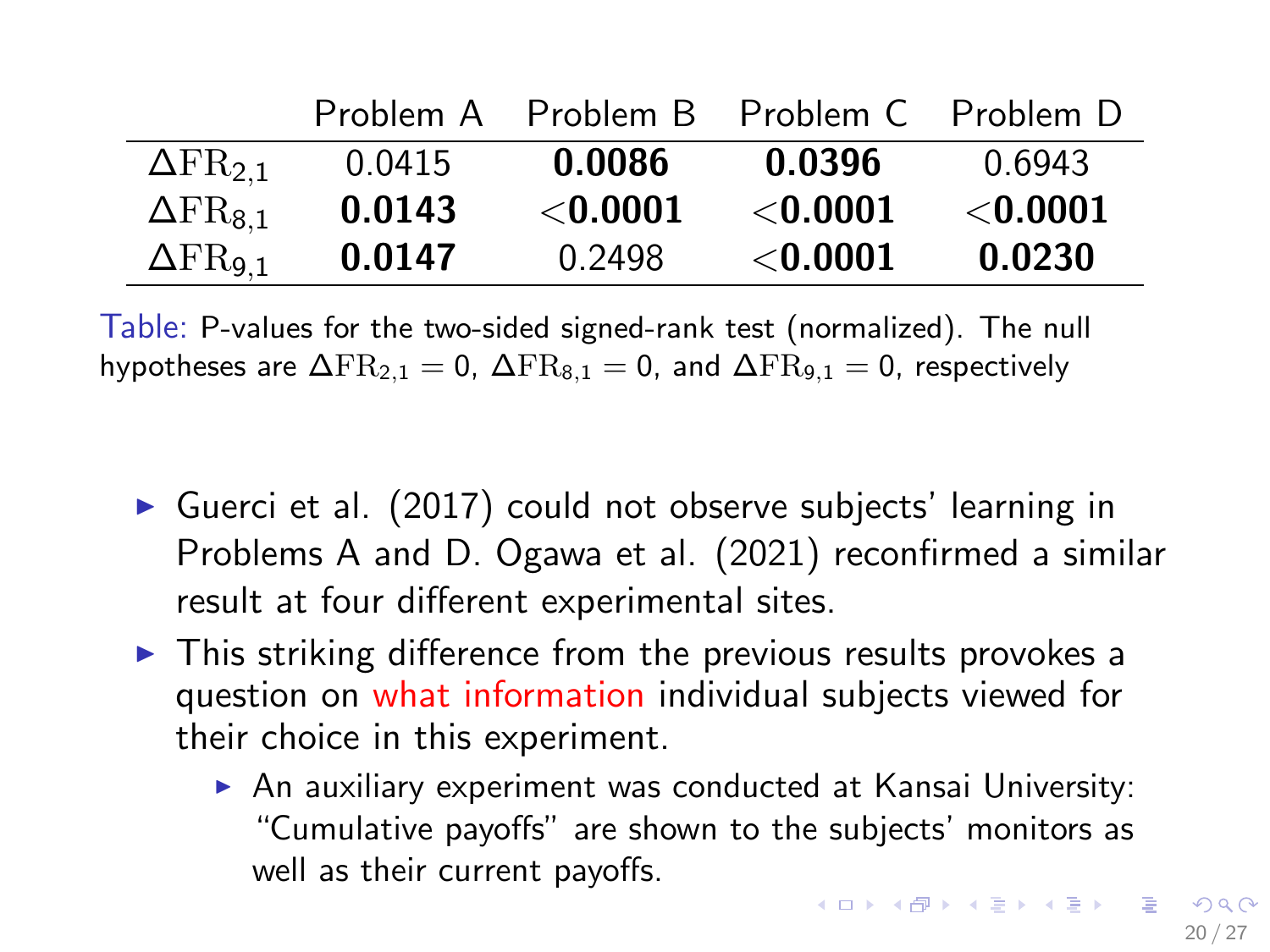## 3. Results: Individual Data

- ighthropology two groups of subjects  $G_0^{91}(s)$  and  $G_1^{91}(s)$  for binary choice problem  $s = A, B, C, D$ :  $\Delta \mathrm{FR}^i_{9,1} = \mathrm{FR}^i_{9} - \mathrm{FR}^i_{1} > 0$  or not
- $\triangleright$  canonical discriminant analysis: the first 40 periods to identify important variables that had a large effect on the classification of the two groups.
	- $▶$  Box's M test on variance-covariance matrices  $→$  Mahalanobis distance was applied to identify the discriminant function

| variable                 |                                                                                           |
|--------------------------|-------------------------------------------------------------------------------------------|
| $A_{\text{-}count:}$     | numbers of views of A; $A = v_r$ , $w_r$ , $x_r$ , $p_r$ ( $r = 1, 2, 3, 4$ ), yyy, zzz   |
| A time:                  | cumulative time for viewing A                                                             |
| decision_time:           | time spent for the final decision in the choice stage                                     |
| A_decision_time:         | relative length of time spent for viewing $A$ up to the final decision                    |
| $main2$ ok:              | time spent in feedback stage 1                                                            |
| $main3$ <sub>-Ok</sub> : | time spent in feedback stage 2                                                            |
| $no$ -info:              | dummy variable that takes a value of 1 if the individual subject views                    |
|                          | $v_1, \ldots, v_4$ or $w_1, \ldots, w_4$ even once; otherwise, 0                          |
| <i>judgment:</i>         | dummy variable that takes a value of 1 if $\Delta \text{FR}^{i}_{8.1} > 0$ ; otherwise, 0 |
| judgment2:               | dummy variable that takes a value of 1 if $\Delta \text{FR}_{9.1}^i > 0$ ; otherwise, 0   |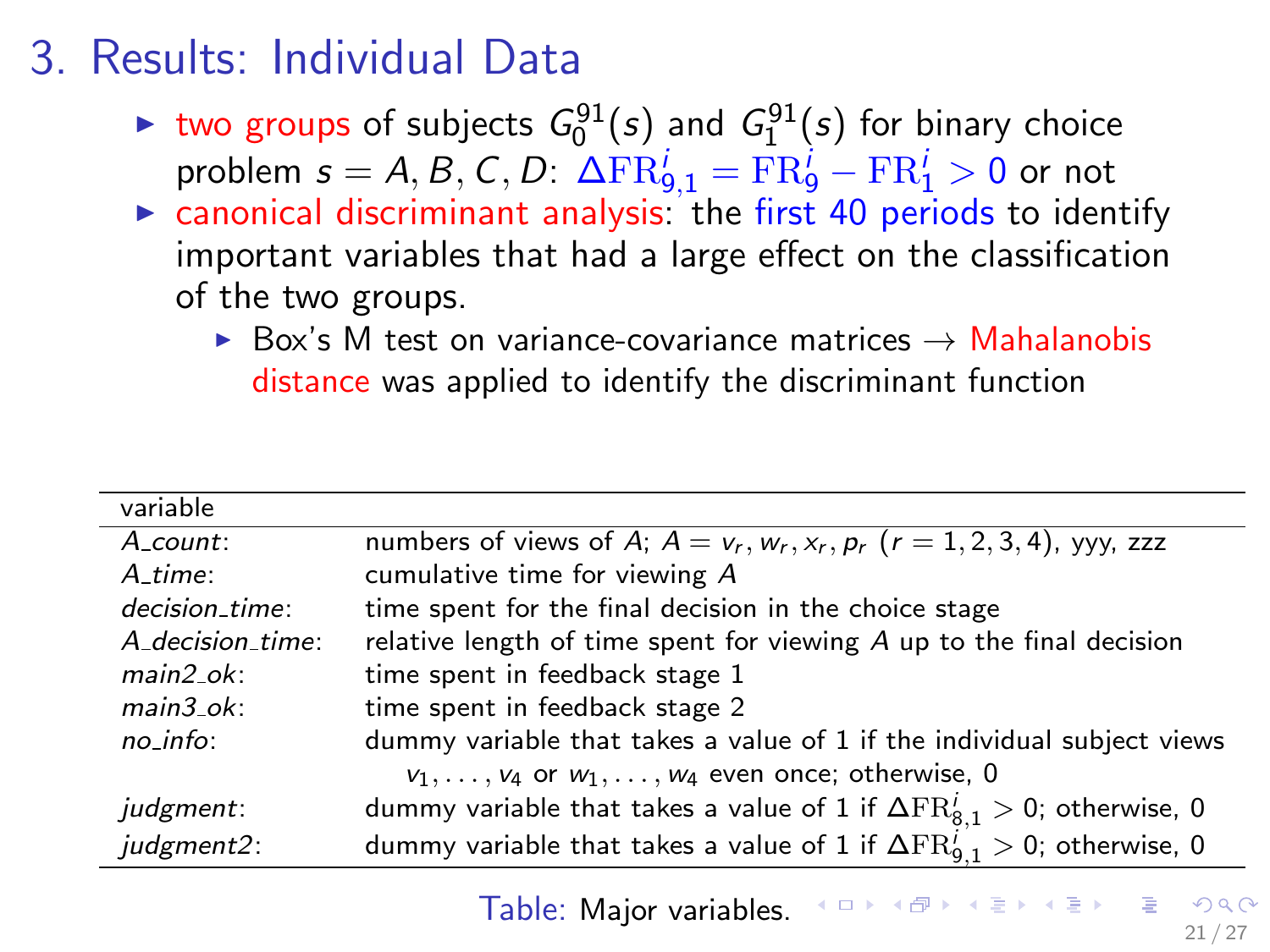#### <span id="page-21-0"></span>3. Results: Individual Data

Definition: For each sequence of binary choice problems, we considered that subject i learned the "correct" answers if  $\Delta \mathrm{FR}^i_{8,1} > 0$  and that those who learned in a binary choice problem meaningfully learned the "underlying structure" of weighted voting games if  $\Delta \mathrm{FR}^i_{9,1}>0$  in another binary choice problem in the sequence.

- $\triangleright$  the numbers of subjects who succeeded in learning (meaningful learning) were 20, 30, 32, and 27 (14, 13, 19, 17), respectively, under the following definitions.
- For every binary choice problem  $s = A, B, C, D$ , we could reject the null hypothesis of no difference between  $G_0^{81}(s)$  and  $G_1^{81}(s)$  (between  $G_0^{91}(s)$  and  $G_1^{91}(s)$ ) for independent variables, because Wilks' lambda < 0.001.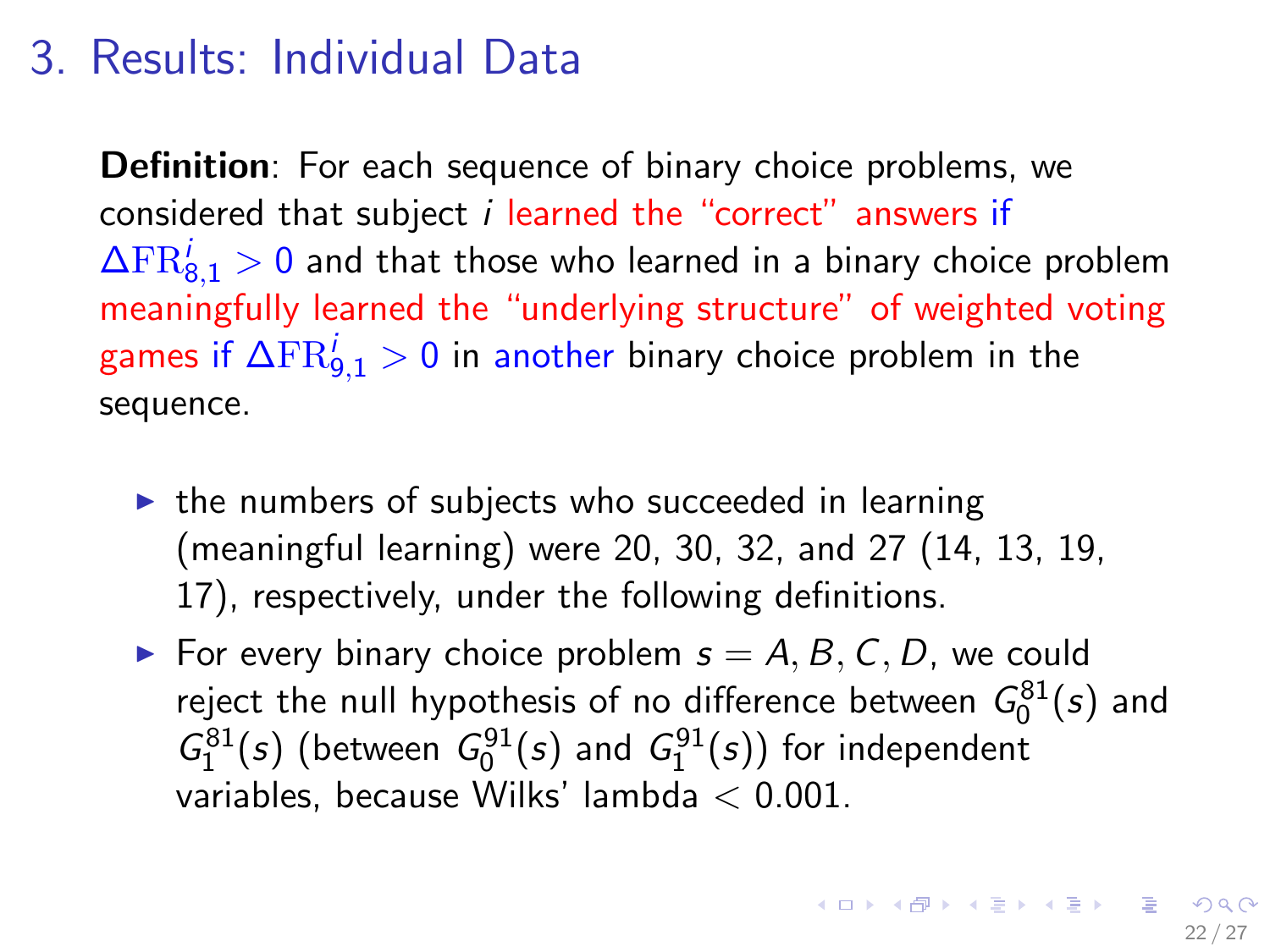<span id="page-22-0"></span>

Figure: RED: fraction of subjects who chose the correct answer among those who made choices before the time limit. BLUE[: f](#page-21-0)[ra](#page-22-0)[ct](#page-23-0)[io](#page-0-0)[n o](#page-27-0)[f t](#page-0-0)[ho](#page-27-0)[se](#page-0-0) who failed to make their choice before the time [lim](#page-21-0)i[t.](#page-23-0)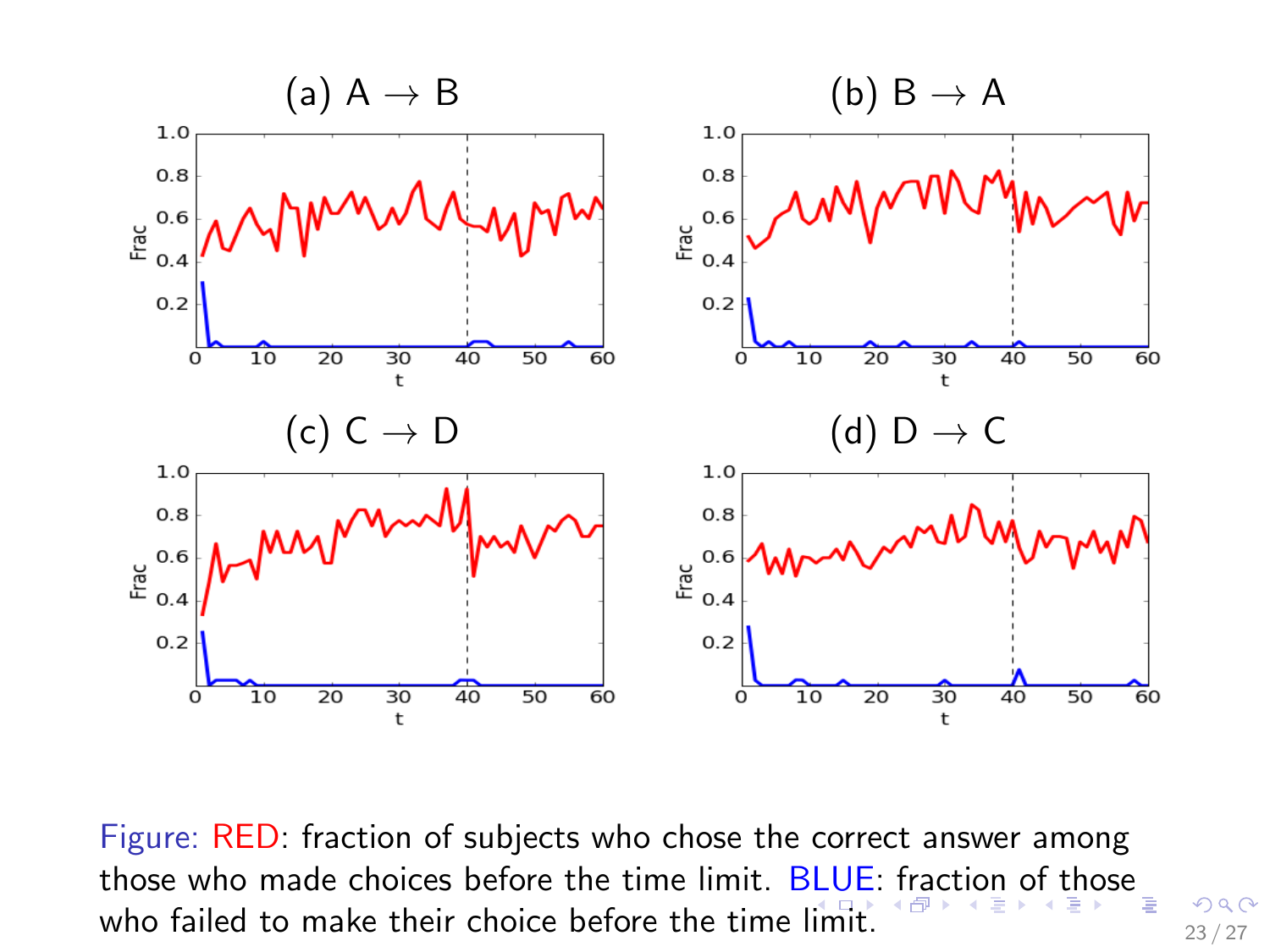<span id="page-23-0"></span>

| A | zzz_count     | $p1$ -time                     | v4decision_time | yyy_count | $p3$ -time |
|---|---------------|--------------------------------|-----------------|-----------|------------|
|   | 0.678         | 0.627                          | $-0.486$        | $-0.484$  | $-0.378$   |
|   |               |                                |                 |           |            |
| в | decision_time | $x1$ <sub>-decision-time</sub> | $x1$ count      | zzz_count | vvv_count  |
|   | $-0.827$      | $-0.552$                       | 0.521           | 0.506     | 0.241      |
|   |               |                                |                 |           |            |
|   | $x1$ count    | $x3$ count                     | yyy_time        | w4 time   | $v3$ time  |
|   | $-1.359$      | 1.040                          | $-0.549$        | 0.543     | 0.473      |
|   |               |                                |                 |           |            |
| D | p4_time       | zzz_count                      | $p1$ _time      | no_info   | yyy_count  |
|   | 0.749         | 0.479                          | 0.315           | $-0.298$  | $-0.142$   |

Table: Standardized coefficients in the canonical discriminant functions: the four largest absolute values observed in the first 40 rounds in the discriminant function that separated well  $\mathit{G}_{0}^{91}(s)$  and  $\mathit{G}_{1}^{91}(s)$  for binary choice problem  $s = A, B, C, D$ .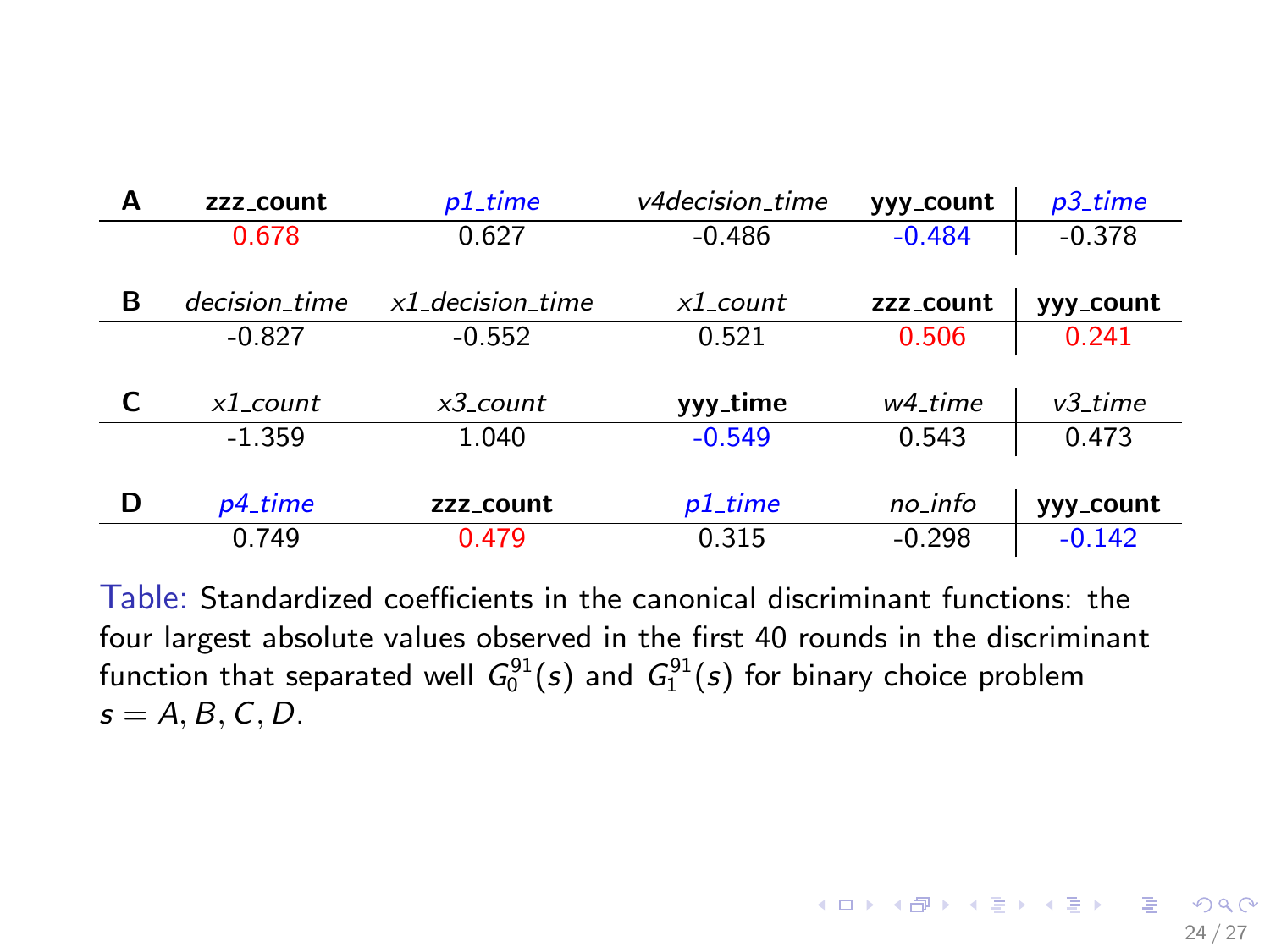#### Result 3:

(1) In the first 40 periods of the sequence of binary choice problems A $\rightarrow$ B and D $\rightarrow$  C, subjects who succeeded in meaningful learning viewed their own cumulative payoffs more frequently than their own current payoffs, whereas those who failed in meaningful learning viewed the current payoffs remarkably frequently.

(2) In the sequence of  $B\rightarrow A$ , subjects who succeeded in meaningful learning also viewed their cumulative payoffs more frequently than their current payoffs in the first 40 rounds.

(3) In the sequence of  $C\rightarrow D$ , subjects who failed in meaningful learning spent a long time for viewing their current payoffs in the first 40 rounds.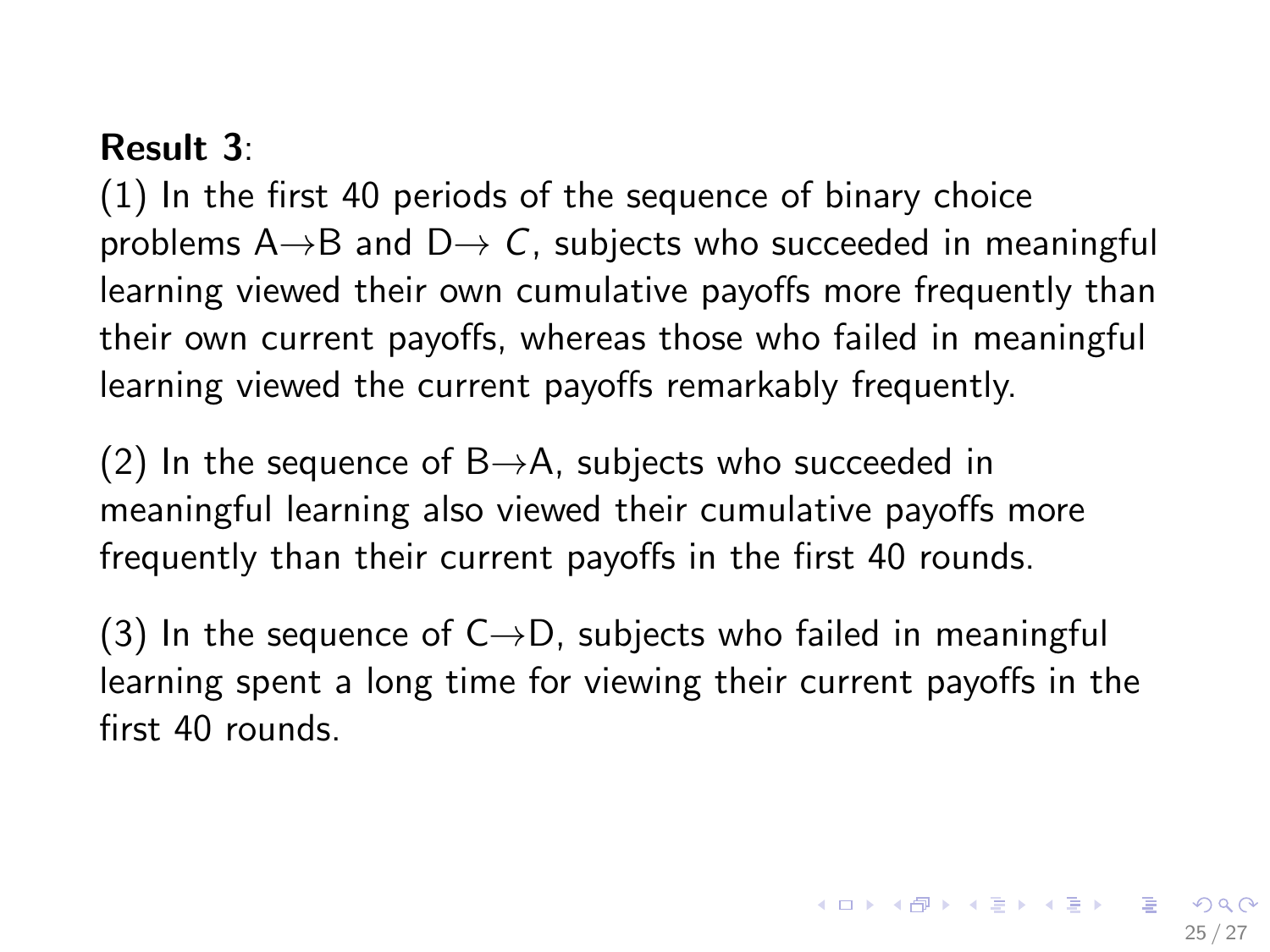In summary, the information on subjects' cumulative payoffs promoted meaningful learning, whereas the information on their own current payoffs did not, or even hindered it.

- $\triangleright$  This result may explain the reason why meaningful learning was not observed by Guerci et al. (2017).
	- $\triangleright$  Watanabe (2022): (1) reconfirmation of meaningful learning without any feedback information (correct answers were reversed in the first 40 rounds and the following 20 periods) (2) immediate feedback information (current payoffs)  $\rightarrow$ win-stay-lose-shift (WSLS) strategy (Nowak and Sigmund, 1993) in aggregate data (5 consecutive rounds)

26 / 27

K ロ ▶ K @ ▶ K 할 > K 할 > → 할 → 9 Q Q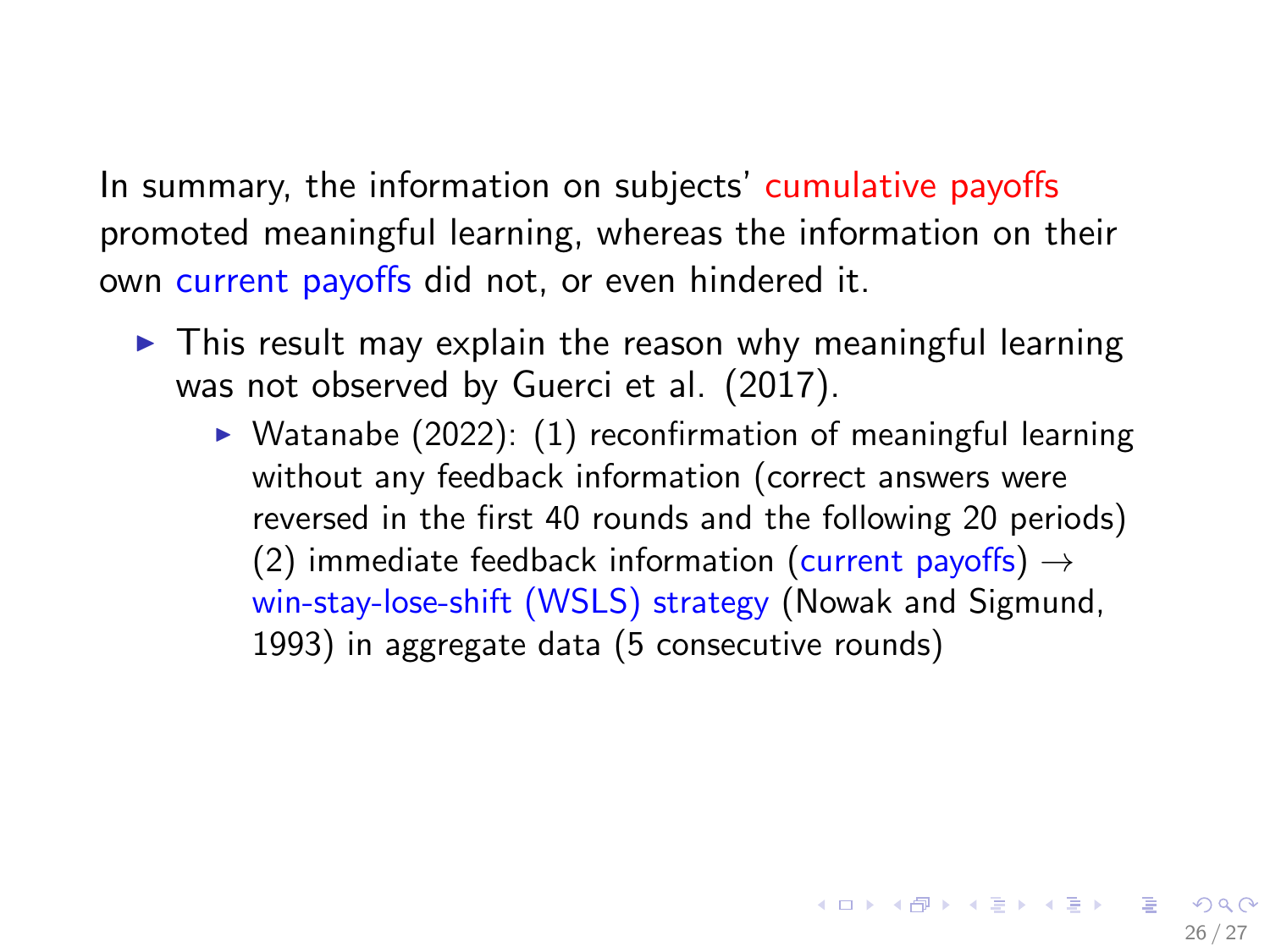## 4. Final Remarks

- $\triangleright$  WSLS in individual data (20 consecutive rounds)
- $\blacktriangleright$  Raven test?

external validity, internal validity replicability, robustness

- results observed by Guerci et al.  $(2017)$ 
	- replicability and external validity: Ogawa et al.  $(2021)$  ... (meaningful) learning without WSLS+Raven score
	- $\triangleright$  robustness: Watanabe (2022) ... meaningful "introspective thinking" with correct answers being reversed.